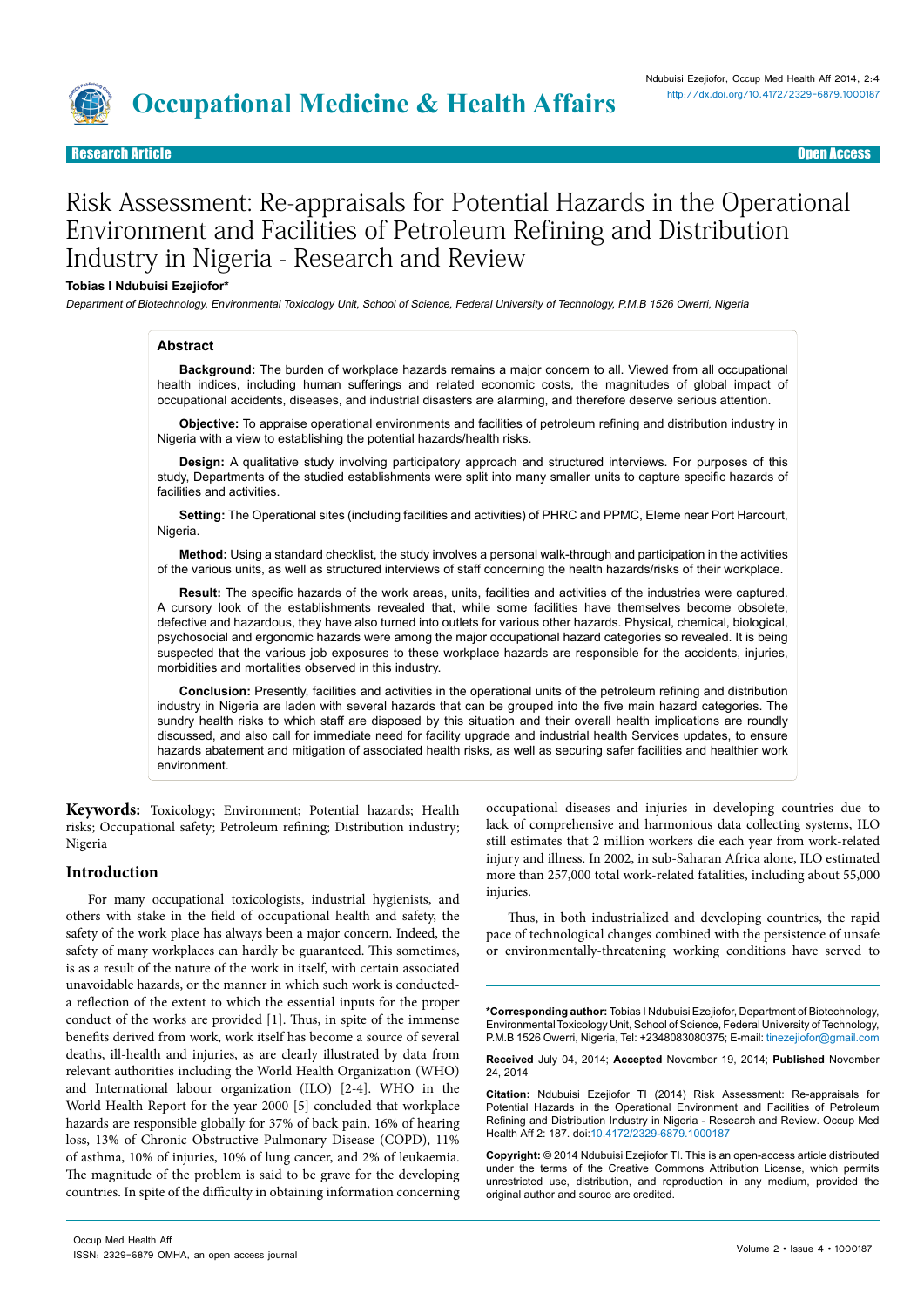focus attention on the need to create a safe, healthy work environment and to promote a safety culture at the workplace [2]. An important starting point for achieving this target is risk assessment, since by this all aspects of work are considered in a systematic evaluation that not only identifies the hazards of the workplace and the specific groups of workers at risk for purposes of instituting the right kind of preventive/ control measures, but also other measures to be taken to comply with the employer's duties under the regulations, which include among others, the assessment of health and safety risks faced by workers in the normal course of their activities or duties and the prevention of occupational risks [3,6-9].

Petroleum refining and distribution are among the occupational activities perceived to be hazardous. Once extracted, crude oil is transported to an oil refinery where complex hydrocarbon compounds are separated and converted through various refining operations (fractional distillation, cracking, solvent extractions, then other treatments including formulating and blending) to become useable fuel sources [10]. Present day refineries produce a variety of products including many required as feedstock for the petrochemical industry. The process of refining oil manufactures nearly 2,500 useful products [11]. However, the major end product of oil refining is gasoline, followed by diesel fuel, jet fuel, fuel oil, kerosene, lubricating oil and asphalt used for road paving, and all of these are of great toxicological interest. Beyond these, the refining processes involve a wide array of chemicals including heavy metals compounds – either as process chemicals or products, with resultant complex refinery effluents. Gas production and gas flaring are also part of the fallouts of these processes. Refining operation activities also involve heavy equipment that produces vibrations, radiations, heat, noise, etc. thus contributing to other forms of pollution [10].

Petroleum refining and distribution industry in Nigeria, as elsewhere, constitute a giant industry with many complicated systems. The Port Harcourt refinery complex situated at Alessa-Eleme near Port Harcourt, consists of two refineries in one: the old Port Harcourt refinery (Area 5) established in 1965 with current production capacity of 60,000 barrels per stream day (bpsd), and the New Port Harcourt Refinery (Areas 1-4) commissioned in 1989 with installed capacity of 150,000 bpsd. Both refineries have combined installed capacity of 210,000 bpsd [12]. Each of the five process areas of PHRC houses several operational units: crude distillation unit (CDU), saturated gas concentration unit (SGCU), vacuum distillation unit (VDU)-area1; Naphtha hydrotreating unit (NHU), catalytic reforming unit(CRU) with continuous catalyst regeneration (CCR) section, kerosene hydrotreating unit (KHU)-area2; fluid catalytic cracking unit(FCCU), gas concentration unit (GCU), gas treating unit(GTU), merox unitarea3; dimersol units, hydro-fluoric acid (HF) unit, alkylation unit, butamer unit-area4; crude distillation unit (CDU), crude reforming unit(CRU) and liquefied petroleum gas (LPG) plant-area5. Beside these, the refinery also has a power plant and utility (PPU) section (equipped with boilers and other facilities) that generates its power and other utilities, as well as a waste water treatment (WWT) section, which treats refinery waste water before being discharged to the neighbouring creek. The process of production and the actual products are both sophisticated. PHRC processes crude oil (Bonny Light) into liquefied petroleum gas (LPG), Premium Motor Spirit (PMS), Dual purpose Kerosene (DPK) (Aviation and Domestic), Automotive Gas Oil (AGO–Diesel), Low Pour Fuel Oil (LPFO), and High Pour Fuel Oil (HPFO) as well as many other intermediate products that are industrially and domestically very useful. Through complex network of pipelines and storage tanks, these products of the refineries are passed

over to the Pipelines and Petroleum Products Marketing Company (PPMC) for subsequent distribution.

Given the complexities of this work environment and facilities, and given that workers are behind their operations, it is possible that these workers might be liable to certain health hazards on account of sundry job exposures. It has therefore become very imperative to appraise these facilities and their associated operational activities with a view to defining the true nature and extent of real or potential hazards arising from them that might put the workers at certain risks to health or even life ultimately, and this forms the main aim of this study. Most of the studies done with respect to petroleum industry in Nigeria are mostly animal studies centering mainly on the effects of petroleum products on the environment, with emphasis on ecological species other than man (mainly terrestrial and aquatic resources) [13-19]. Apart from our earlier attempts (that were incomplete) to define the hazards of this industry [1,20], there had been no previous study with detailed/ complete report on work environment and facility appraisals for petroleum refining and distribution activities in Nigeria. The present study (a furtherance of our previous ones) therefore seeks to extend the data regarding the comprehensive definition of real and potential hazards of this sector in the Nigerian environment or setting.

### **Materials and Methods**

The study setting was the facilities of and occupational activities of the studied establishments:

(a) Port Harcourt Refining Company Ltd (PHRC) (Petroleum refining industry) and (b) Pipelines and Petroleum Marketing Company (PPMC) (Petroleum distribution industry). Operations of the establishments under study are carried out in departments, which for the purposes of this study were split further into many smaller units in order to capture the specific hazards of the various facilities and the equally many different functions (activities) performed by different sections of a particular department in their particular locations. Ethical clearance and permission to study these industries were obtained from the institutional review committee of the supervisory ministry (Petroleum Resources).

Using a standard checklist (as adapted by the company), the study involved a personal walk-through and participation in the activities of the various units/sections/departments of the establishments. Although the study was not directly on the workers but rather on their working environment and facilities, the implications of sundry exposures from these on their health outcomes warranted the extraction of vital information from them, and this was done through structured interview with randomly selected cross-section of workers (covering all strata/cadre of staff - low, medium and management). By this, the opinion of staff concerning the health hazards/risks of their workplace and facilities was sought, for purposes of comparisons and updating of notes obtained first hand through participatory walkthroughs. Secondary data relating to the study of hazards of the industry by the industrial occupational physician was also used. Data emanating from these sources were collated and analyzed.

## **Results**

Personal walkthroughs and involvement in the activities of the various work units during the study period, as well as one-on-one interactions with staff through structured interviews gave insight into the hazards of the various operational units of this industry that were collated with the available secondary data and presented in the table below. The personal walk-through also revealed that some operational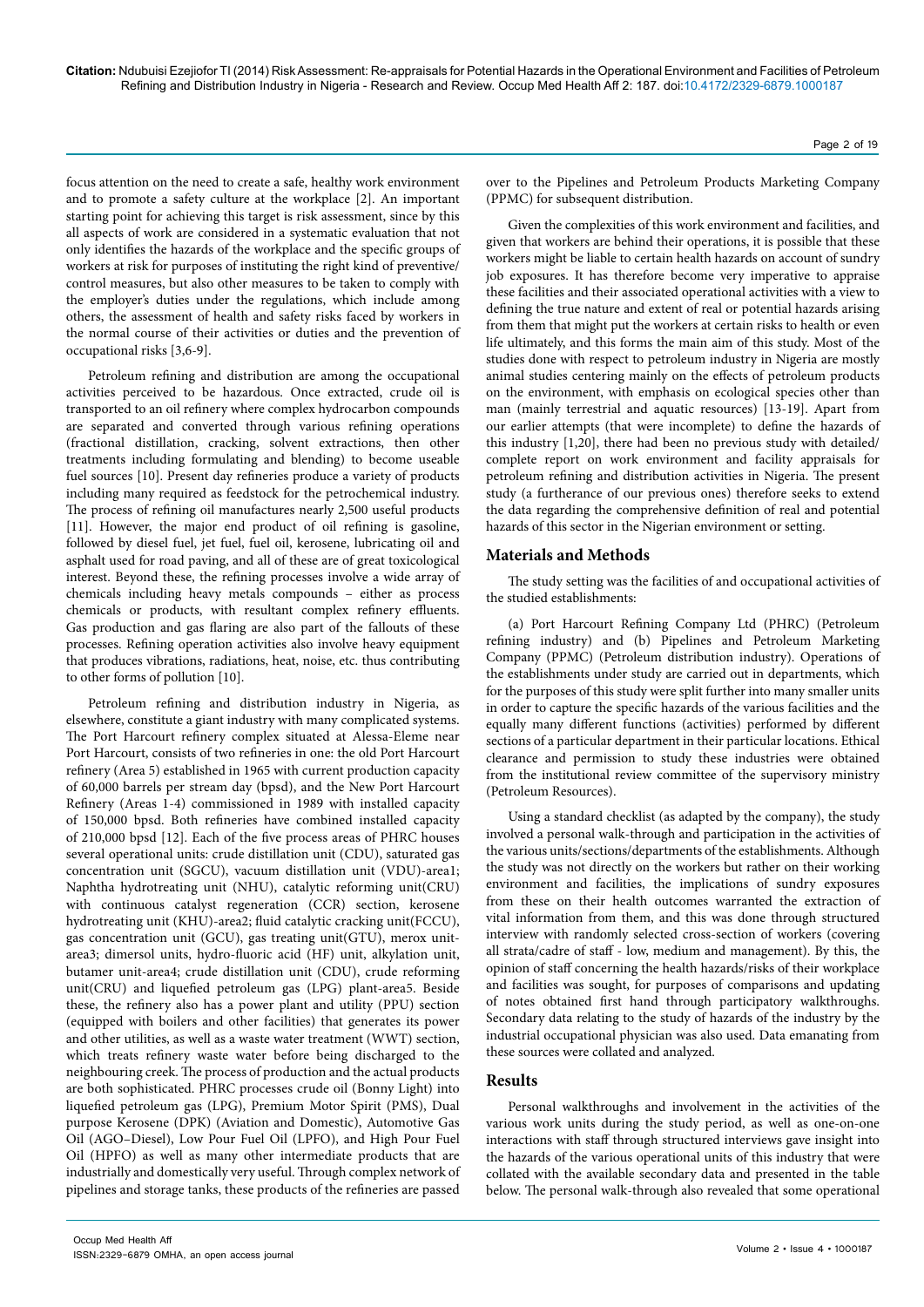facilities of the studied establishments have become obsolete and defective, thus allowing the release of hazardous pollutants into the air environment (Figures 1 and 2).



**Figure 1:** PHRC PLANT UNIT: Indeed a giant complex. Not only generating wealth by refining petroleum, but also hazards- radiations, heat, steam, chemical mists and 6 fumes, fires and smokes, etc (notice the aerial chimneys discharging various substances into the air environment).



**Figure 2:** PHRC PLANT UNIT: Notice the highly pressured misty discharges from one of the defective valves – A common sight in many processing units of PHRC Plant.

## **Discussion**

Reasonable insight was gained through personal walk-through of the facility areas/units, and participatory involvement in the activities and operations of the various departments of the establishments during the study period. These were corroborated by the information volunteered by the staff during the interactions/oral interviews, revealing that oil refining and distribution activities are indeed fraught with several hazards (Table 1). Observations made here were in tandem with the views of the staff themselves who catalogued a wide range of hazardous experiences encountered over the years in the course of discharging their duties. These findings were also consistent with those reported previously by Ezejiofor et al. [1,20], revealing the identified hazards as belonging to the traditional five major hazard classification categories: physical hazard, chemical hazard, biological hazard, psycho-social hazard and ergonomical hazards. The physical hazards include noise, vibrations, radiations (ionizing or non-ionizing), heat/steam, cold, winds, humidity, pressure extremes, electricity, lightening and thunder strikes, fires and explosions, vehicular movement including forklifts as well as slips, trips and falls to mention this few. This set of hazards applies to almost all sections of the industry particularly as pertains to slips, trips and falls. However, those in the power plant utility (PPU), engineering and technical services department (ETSD), flare stack area, various workshops of maintenance department, etc are more at risk with regards to exposure to vibrations, noise, cold, heat electricity and radiation (e.g. microwave, cathode rays, X-rays and radioactive substances (Table1).

#### **Exposures to physical hazards and health outcomes**

Although the exact quantification of these physical hazards and impacts on these oil work environments and their work cohorts was not done in the present study, it is however noteworthy that they abound in almost every unit of the industrial establishments. World Health Organization [21] noted that physical and chemical agents generated by man's activities may have various effects on human being. Though some substances may not produce adverse effects, others may be liable, if exposures are sufficient to affect such basic phenomena as growth and development. Sometimes, environmental exposures may affect host susceptibility or resistance, or produce functional or prepathological changes. Behaviour may be modified by exposures, especially, to physical agents such as noise, light and radiation – all generated during industrial processes. It is in this connection that the occurrence of these hazards in various units of the PHRC and PPMC must be viewed very seriously, particularly with regard to their potential health risks posed to the workers of these establishments.

## **Sundry health risks associated with exposures to vibration and noise hazards**

 Literature abounds linking these physical hazards to various health outcomes. Hand-Arm Vibration Syndrome (HAVS), Noise-Induced Hearing Loss (NIHL), Tinnitus, etc. are some of the health effects associated with occupational exposures to vibration and noise. vibration and noise militate against health generally, since exposure to both are linked to sundry physiological and psychological health effects including annoyance, sleep disturbances, electroencephalographic changes and cardiovascular disorders [22]. Vibration is oscillatory motion about a point. Occupational/Chronic exposure to hand transmitted vibration results in various disorders sometimes collectively known as the "handarm vibration disease or "vibration syndrome". The syndrome includes vascular, neurological and musculoskeletal disorders that may become manifest individually or collectively. This syndrome, otherwise known as Raynaud's phenomenon, encompasses a wide range of disorders, as it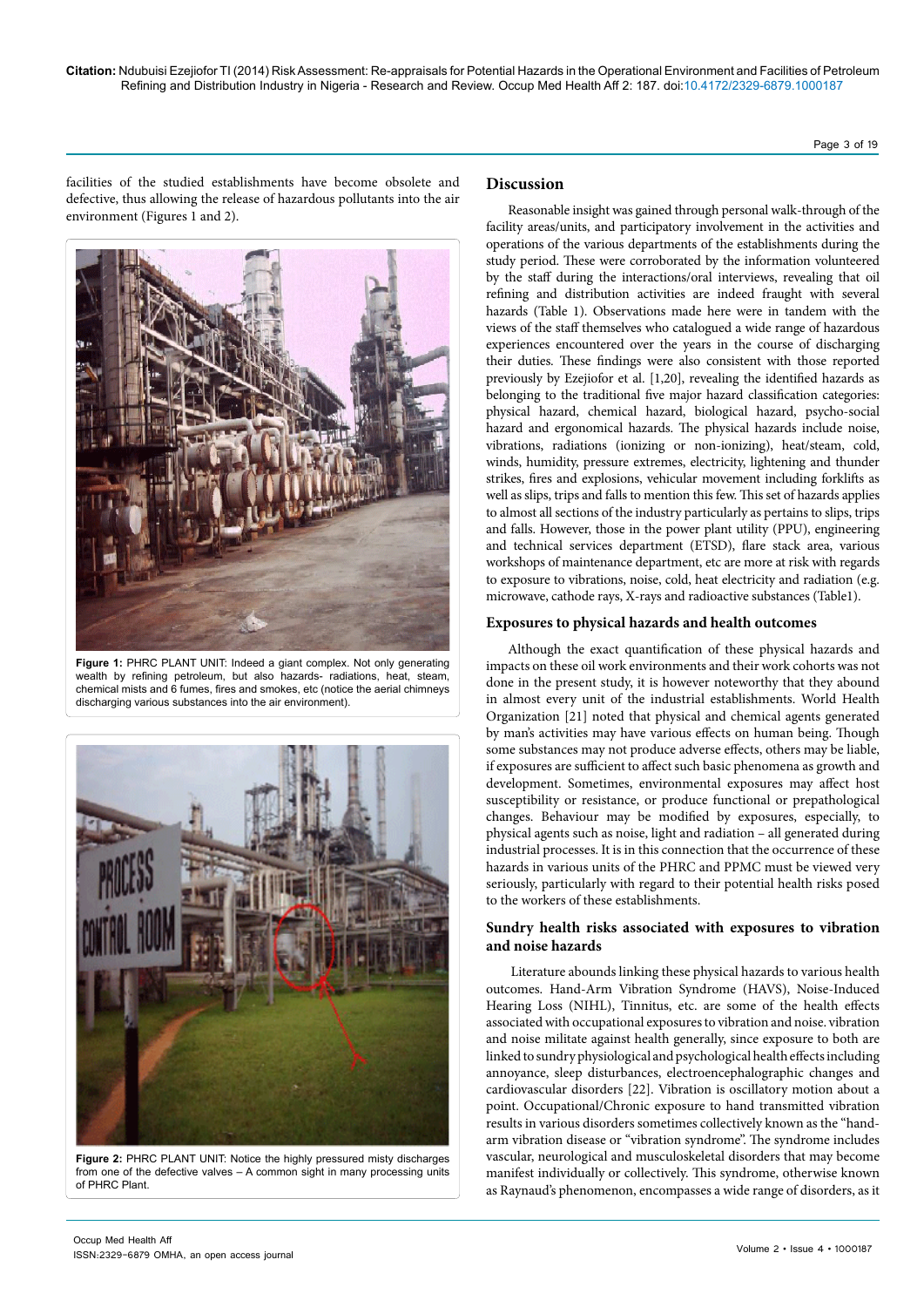Page 4 of 19

| S/No         | <b>Unit Name</b>                                          | <b>Activities/Functions</b>                                                                                                                                                                                                                                                                                                                                                                                                                                                                                                                                                                                                                                                                  | Hazards                                                                                                                                                                                                                      |
|--------------|-----------------------------------------------------------|----------------------------------------------------------------------------------------------------------------------------------------------------------------------------------------------------------------------------------------------------------------------------------------------------------------------------------------------------------------------------------------------------------------------------------------------------------------------------------------------------------------------------------------------------------------------------------------------------------------------------------------------------------------------------------------------|------------------------------------------------------------------------------------------------------------------------------------------------------------------------------------------------------------------------------|
| $\mathbf{1}$ | Administration<br><b>Blocks</b>                           | 1. Directors/Managers Offices.<br>2. Meetings<br>3. Administration                                                                                                                                                                                                                                                                                                                                                                                                                                                                                                                                                                                                                           | 1. Slips, trips and falls.<br>2. Prolonged sitting.<br>3. Prolonged hours of work.<br>4. High human traffic.<br>5. Industrial Relations problems<br>6. Community Relations problems.                                         |
| 2            | <b>Technical Building</b>                                 | 1. Engineering and Technical Staff Offices<br>2. Technical Meetings                                                                                                                                                                                                                                                                                                                                                                                                                                                                                                                                                                                                                          | 1. Slips, trips and falls<br>2 Prolong sitting.<br>3. Prolonged hours of work.                                                                                                                                               |
| 3.           | Equipment and<br>Technical Services<br>Engineering        | 1. Routine monitoring of performances of process units and facilities.<br>2. Identifying the problem solving in the process plants.<br>3. Trouble shooting of process, equipment and operations aimed at<br>achieving a safer, efficient and economic plant operation.<br>4. Ensuring laid down procedures are followed in operations and<br>Dept. (ETSD). Process maintenance of process plants and facilities and suggest modifications<br>to procedures and plants where necessary.<br>5. Carrying out special technical studies and process development work. 6. Poor work/office design.<br>6. Evaluating and appraising new products and technologies as they<br>apply to the company. | 1. Noise<br>2. Heat.<br>3. Climbing<br>4. Inhaling of chemicals e.g H <sub>2</sub> S.<br>5. Prolonged sitting position.                                                                                                      |
| 4            | <b>ETSD General</b><br>Engineering                        | 1. Identifying and development for implementation, improvement<br>and capital projects. 2. Review and advise on third party proposal,<br>Inspection of new technologies, equipment, materials and practice.<br>3. Ensuring equipment reliability and monitoring troubleshooting. 4.<br>Liaising with third parties on project imparting on plants operations.                                                                                                                                                                                                                                                                                                                                | 1. Slips, trips and falls<br>2. Heat.<br>3. Climbing<br>4. Noise<br>5. Prolonged sitting position<br>6. Poor work/office design.                                                                                             |
| 5            | ETSD<br>Plant Inspection.                                 | Inspection of all the process plants, Power plants, and offsite<br>equipments on daily basis                                                                                                                                                                                                                                                                                                                                                                                                                                                                                                                                                                                                 | 1. Slips, trips and falls<br>2. Noise.<br>3. Climbing.<br>4. Exposure to biological e.g. Snakes.                                                                                                                             |
| 6            | ETSD. Computer<br>Services.                               | 1. Maintenance of computer system in PHRC these encompasses<br>software and hardware.<br>2. Playing advisory role to the management on computer operations and<br>other modernization issues.<br>3. Responsible for control systems such as plants monitoring and<br>control e.g. tank monitoring and tank gauging system.                                                                                                                                                                                                                                                                                                                                                                   | 1. Exposure to emissions e.g. Cathode rays.<br>2. Prolonged Sitting.<br>3. Cold.                                                                                                                                             |
| 7            | The Live Camp                                             | 1. Provide transit accommodation for contractor and expatriate staff.<br>Contractor Offices.                                                                                                                                                                                                                                                                                                                                                                                                                                                                                                                                                                                                 |                                                                                                                                                                                                                              |
| 8            | Staff Canteen/<br>Kitchen                                 | 1. Receipt/Storage of raw food items.<br>2. Preparation (cooking) of staff meal<br>3. Serving of meal to staff.                                                                                                                                                                                                                                                                                                                                                                                                                                                                                                                                                                              | Slip, trip and falls.<br>Manual handling<br>Awkward work positions.<br>Mechanical accidents<br>Fire and explosion<br>Food contamination.<br>High human traffic.<br>Industrial Relations problems.<br>Shift work.             |
| Ι9           |                                                           | Staff Bus Parking Area   1. Staff bus boarding point at close of work.                                                                                                                                                                                                                                                                                                                                                                                                                                                                                                                                                                                                                       | 1. Slips, trips and falls.<br>2. Interpersonal relationship.<br>3. Vehicular movement                                                                                                                                        |
| 10           | The Power Plant Unit,<br>PPU.                             | 1. Electric power generation for the refinery<br>2. Operating the start-up and shutdown of boilers, turbine generators<br>and their auxiliaries.<br>3. Preparation of chemical to control the boiler water and steam<br>parameters.                                                                                                                                                                                                                                                                                                                                                                                                                                                          | 1. Slips, Trips and Falls<br>2. Noise.<br>3. Heat<br>4.Cold<br>5. Manual handling.<br>6. Chemicals: Phosphate, hydrazine, Amine<br>7. Shift work                                                                             |
| 11           | One)                                                      | 1. Processing the raw crude from Bonny terminals into different<br>fractions: gasoline, naphtha, kerosene, light diesel oil and butane<br>(cooking)<br>The Topping Unit (Area 2. Production of LDO, HDO, SRG, SRN and LPG. The area also houses<br>the Vacuum distillation unit that produces VGO for FCC feed.<br>4. Operating and monitoring of the compressor, column and the heater<br>to examine the burning of the flame.<br>4. Operation of the centrifugal pump.                                                                                                                                                                                                                     | 1.Oil spillage<br>2. Leakage of gases e.g. LPG, NH <sub>3</sub><br>3. Noise<br>4. Heat<br>5. Cold<br>6. Chemicals e.g. caustic<br>7. Climbing of towers<br>8. Exposure to radiation e.g. ultraviolet light<br>9. Shift work. |
| 12           | The Reforming Unit<br>(Area Two)                          | 1. Processing of intermediate product from Area 1.<br>2. Catalytically upgrading of naphtha into a high octane blending stock.<br>3. Processing the Reformate.                                                                                                                                                                                                                                                                                                                                                                                                                                                                                                                               | 1. Slips, Trips 2. Noise. 3. Heat 4. Cold 5. Chemicals:<br>Hydrogen sulphide, fuel gas and naphtha. 6. Climbing. 7.<br>Vehicular Movement (forklift) 8. Shift work.                                                          |
| 13           | The Fluid Catalytic<br>Cracking Unit, FCCU<br>(AreaThree) | 1 Conversion of Vacuum Gas Oil (VGO) and Heavy Diesel Oil (HDO)<br>into FCC<br>Gasoline, LPG, Light Cycle Oil (LCO) and Main Column Bottom<br>Product(MCB).<br>2. Cracking of heavier hydrocarbon.                                                                                                                                                                                                                                                                                                                                                                                                                                                                                           | 1. Slips, Trips and Falls 2. Noise 3. Heat 4. Cold 5. Chemical<br>hazards: Aluminium Silica, H <sub>2</sub> S, NH <sub>3</sub> , CO, phenol, Sulphur<br>compounds and caustic NaOH. 6. Steam exposure. 7. Shift<br>work.     |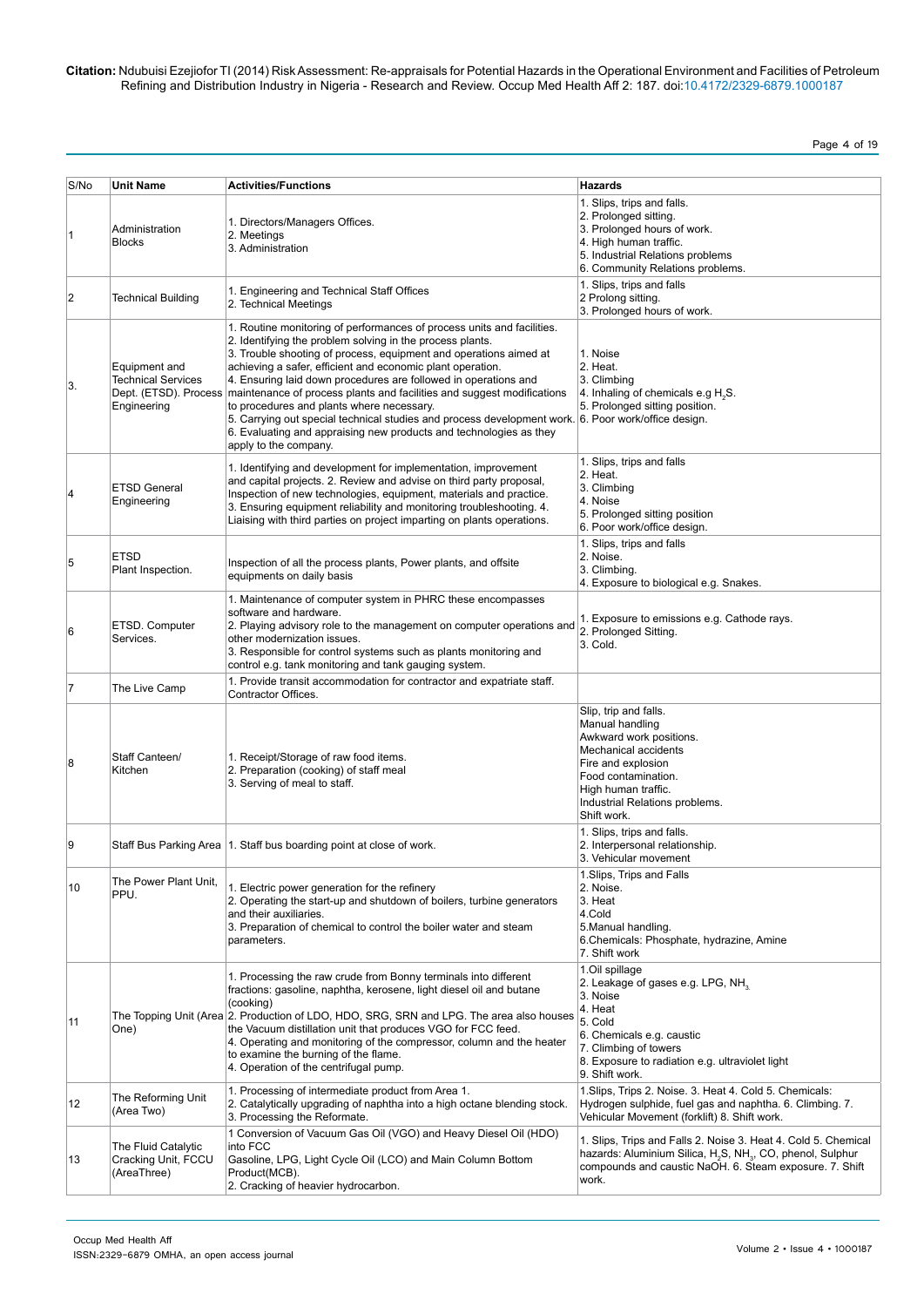Page 5 of 19

| 14 | Unit, HF Unit (Area<br>Four)                                  | The Hydro-fluoric Acid   1. Produces unleaded Gasoline by HF alkylations; utilizing HF as<br>catalyst. 2. Preparation of butane/butane by isomerization to make it<br>suitable for alkylation's process.                                                                                                                                            | 1. Noise 2. Climbing 3. Manual Handling 4. HF 5. Shift work.                                                                                                                                                                                                                                         |
|----|---------------------------------------------------------------|-----------------------------------------------------------------------------------------------------------------------------------------------------------------------------------------------------------------------------------------------------------------------------------------------------------------------------------------------------|------------------------------------------------------------------------------------------------------------------------------------------------------------------------------------------------------------------------------------------------------------------------------------------------------|
| 15 | Five)                                                         | 1. Production of kerosene, naphtha, diesel, fuel oil and reformate- a<br>The Old Refinery (Area blending stock for PMS.<br>This is made up of the Crude Distillation unit;<br>the Platformer unit, and the LPG                                                                                                                                      | 1. Slips, Trips and Falls 2. Noise 3. Exposure to chemical: e.g.<br>Magnetic 4. Climbing 5. Prolonged standing/sitting position. 6.<br>Manual handling 7. Shift work.                                                                                                                                |
| 16 | The PPQC Laboratory.<br>Quality Control Unit                  | 1. Quality certification of products for public consumption e.g. kerosene,<br>AGO, PMS, Fuel Oil, Cooking gas.<br>2. Distillation of Petroleum products.<br>3. Determining the flashpoint of kerosene and diesel                                                                                                                                    | 1. Noise 2. Chemicals e.g. Hydrogen sulphide, methane gas,<br>Ammonia Gas, Puritine, Sulphuric Acid, hydrogen chloride. 3.<br>Prolonged standing Work positions. 4. Prolonged sitting work<br>positions. 5. Reptiles e.g. Snakes, and Insect bites 6. Shift<br>Work.                                 |
| 17 | The PPQC Laboratory<br>-Utility Unit                          | 1. Handling the analysis of water that is generated in the system by<br>making use of chemicals with the aid of radioactive equipments that<br>discharge x-rays and gamma rays.                                                                                                                                                                     | 1. Slips, trips and falls<br>2. Manual handling<br>3. Chemicals: Hydrogen Fluoride caustic, pyridine<br>4. Heat<br>5. Cold<br>6. Prolonged standing and sitting position<br>7 Shift work                                                                                                             |
| 18 | Crude tank Farm                                               | 1. Receiving crude oil from shell bonny through pipeline into the storage<br>tanks.<br>2. Preparation of crude tank. E.g. draining of water from the tank before<br>sending the crude oil to process units                                                                                                                                          | 1. Inhalation of hydrocarbon gases e.g. Methane gas and<br>ammonia gas.<br>2.Climbing                                                                                                                                                                                                                |
| 19 | Product Tank Farm                                             | 1. Housing the gasoline-blending unit for the preparation of petrol, fuel<br>oil, HHK, DPK and LPG.                                                                                                                                                                                                                                                 | 1. Inhalation of hydrocarbon gases e.g. Methane gas and<br>ammonia gas. 2. Climbing. 3. Work pressure 4. Shift work                                                                                                                                                                                  |
| 20 | The fuel Dump (Petrol<br>Station)                             | 1. Filling of both official and private vehicles with PMS and AGO                                                                                                                                                                                                                                                                                   | 1. Work Pressure<br>2. Interpersonal relation<br>3. Shift work                                                                                                                                                                                                                                       |
| 21 | Gas Filling Area                                              | 1. Filling of Bottles with LPG (Cooking gas).                                                                                                                                                                                                                                                                                                       | 1. Slips, trips and falls<br>2. Manual Handling 3. Chemicals e.g. Di-methyl disulphide,<br>LPG gas.<br>4. Vehicular Movements<br>5. Noise<br>6. Work pressure<br>7. Shift work                                                                                                                       |
| 22 | The Gas Depot                                                 | 1. Collection and accreditation of bottles (cylinders) from the staffs.                                                                                                                                                                                                                                                                             | 1. Slips, trip and fall 2. Manual Handling 3. Inhalation of gases<br>e.g. Di-methyl disulphide, LPG gas 4. Vehicular movements 5.<br>Interpersonal relation 6. Work pressure                                                                                                                         |
| 23 | Oil Movement:<br>pumps and pipelines.<br>(PPMC) <sup>*</sup>  | 1. Receipt of crude oil from the flow stations.<br>2. Loading of refined petroleum products (e.g. LPG, PMS, AGO.<br>Kerosene and fuel Oil) to the filling stations and for other internal use.<br>3. Loading the vessels at the jetty with petroleum products to foreign<br>customers.                                                              | 1. Inhalation of hydrocarbon vapours e.g. LPG, PMS and<br>kerosene.<br>2. inhaling chemicals e.g. mercaptans stadis 450<br>3. Frequent climbing.<br>4. Prolonged standing/sitting position<br>5. Noise<br>6. Cold<br>7. Shift work                                                                   |
| 24 | Firs, Safety and<br>Environment<br>Fire Section               | 1. Fire fighting with the aid of extinguisher for rescue purposes<br>2. Execution of rescue mission with the use of hydraulic platform<br>3. Product of mechanical foam for the fighting. 4. Undergoing fire<br>training                                                                                                                            | 1. Noise<br>2. Heat<br>3. Inhalation of chemicals e.g. caustic<br>4. Climbing<br>5. Explosion of fire and the vessels.                                                                                                                                                                               |
| 25 | Fire, Safety and<br>Environment<br>- Safety Section           | 1. Playing advisory role to all operators in all locations on safety issues.<br>2. Ascertaining the safety aspect of the work carried out by making sure<br>that they are safety insured e.g. toxic and corrosive substances.                                                                                                                       | 1. Noise<br>2. Heat<br>3. Exposure to radioactive materials e.g. microwaves<br>4. Climbing and vehicular movement.<br>5. Exposure to biological hazard e.g. snakes.                                                                                                                                  |
| 26 | Fire, Safety and<br>Environment<br><b>Environment Section</b> | 1. Pollution Control.<br>2. Conducts regular inspection of work areas e.g. process workshop,<br>canteen, storage tanks, etc.<br>3. Ensure proper handling and disposal of Industrial Wastes.<br>4. Supervises directly the use of weed killer chemicals along product<br>pipe ways<br>5. Inspection of purchased material/equipment for acceptance. | 1. Noise<br>2. Heat<br>3. Vehicular Movement<br>4. Exposure to chemicals e.g. H <sub>2</sub> S.<br>5. Exposure to biological hazards e.g. snakes.                                                                                                                                                    |
| 27 | The Security Gates/<br>Posts                                  | 1. Protection of the Plants facilities, workforce and operation from<br>sabotage, arson and pilfering<br>2. Manning of Security Posts/Gates<br>3. Crime surveillance and prevention<br>Access control<br>Investigation of relevant cases.                                                                                                           | 1. Slip, Trips and Fall 2. Noise 3. Vehicular Movement<br>4. Exposure to Chemical e.g. H <sub>2</sub> S, SO <sub>2</sub> etc<br>5.Boredom<br>6. Prolonged Standing/Sitting Position.<br>7. Industrial Relations Problems.<br>8. Community Relation Problems.<br>9. Hoodlums Attack<br>10. Shift work |
| 28 |                                                               | The Flare Stack Areas   1. Flaring of Gas from the plant                                                                                                                                                                                                                                                                                            | 1. Noise<br>2. Heat                                                                                                                                                                                                                                                                                  |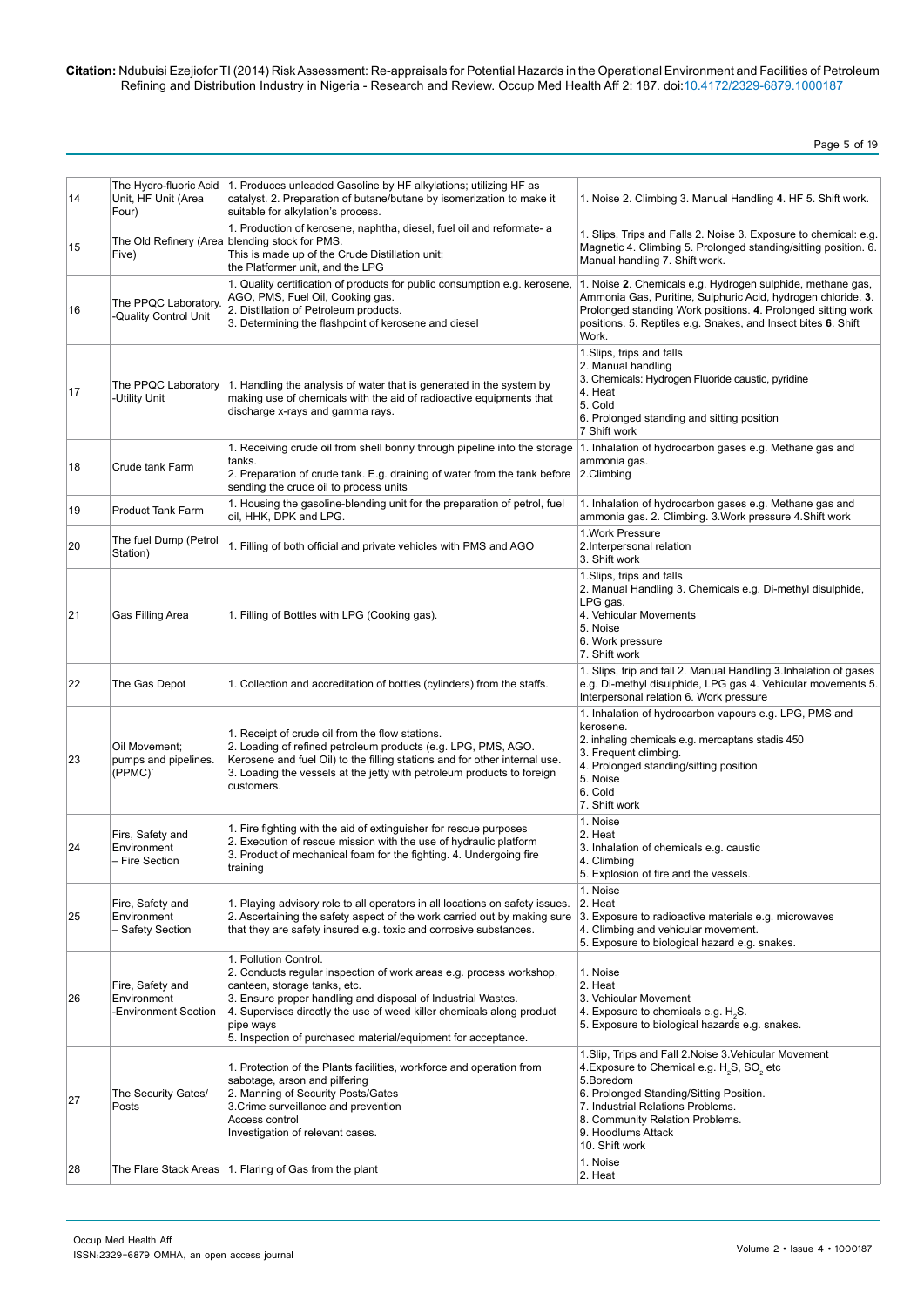Page 6 of 19

| 29 | Chemical Warehouse<br>(MMD)                            | 1. Recanting, stacking, issuing transferring and delivering of chemicals.<br>2. Transferring of empty drums. 3. Office documentation.                                                                                                                                                                                                                                                                                     | Exposure to Chemicals e.g. $H_{2}S$ , NH <sub>3</sub> and Sulphuric acid.<br>Heat<br>Noise<br>Vehicular Movement e.g Forklift.                                                                                                                                                                                  |
|----|--------------------------------------------------------|---------------------------------------------------------------------------------------------------------------------------------------------------------------------------------------------------------------------------------------------------------------------------------------------------------------------------------------------------------------------------------------------------------------------------|-----------------------------------------------------------------------------------------------------------------------------------------------------------------------------------------------------------------------------------------------------------------------------------------------------------------|
| 30 | General Warehouse                                      | Distribution of materials, safety equipments, plant spares and industrial<br>chemicals to the user's department to keep the plants alive.<br>Stacking and scaffolding of heavy-duty equipments to prevent corrosion.                                                                                                                                                                                                      | Noise<br>Heat<br><b>Manual Handling</b><br>Inhalation of chemicals e.g. Hydrogen sulphide, Carbon<br>monoxide and Benzene<br>Psychosocial hazards e.g. Shift work, Overloaded work                                                                                                                              |
| 31 | <b>Water Treatment Plant</b><br>(UTILITIES).           | Treatment of water for servicing of all Refinery units<br>Production of plant air, instrument air, gaseous and liquid nitrogen.<br>Checking the specification of the tanks level for consumers'<br>consumption<br>Operating the compressors.                                                                                                                                                                              | Noise<br>Manual handling of chemicals e.g. Caustic NAOH.<br>Radiation hazards from electrical switch gear<br>Heat<br>Oil spillage and Pollution.                                                                                                                                                                |
| 32 | Waste Water<br>Treatment Unit.                         | Receipt and treatment of all forms of Waste water from all the Refinery<br>Units including the Jetty base (e.g. laboratory, process plant, power<br>plant, kitchen, sanitary waste, rain water, drainage from tank farm, oily<br>water from tanks, ballast water from ships).                                                                                                                                             | <b>Manual Handling</b><br>Heat<br>Vehicular Movement<br>Prolonged Standing/Standing<br>Shift Work<br>Exposure to Chemical: Phenol Ammonia gas, H <sub>2</sub> S, Sulphuric<br>acid Caustic Soda and Phosphoric acid<br>7. Exposure to Water (Sewage) borne pathogens.<br>8. Insect bites<br>9. Reptiles/Rodents |
| 33 | Maintenance<br>Workshop (Planning)                     | 1. Planning for Routine Preventive, Corrective and Turn Around<br>Maintenance jobs in the Refinery.                                                                                                                                                                                                                                                                                                                       | Manual handling<br>Noise<br>Heat<br>4. Inhalation of gases e.g. H <sub>2</sub> S and Sulphuric acid. 5. Exposure<br>to radioactive element e.g. microwaves. 6. Shift work                                                                                                                                       |
| 34 | Maintenance<br><b>Workshop (Process</b><br>Instrument) | Instant problem solving in process plant.<br>Starting, removing servicing and calibrating of instruments in the<br>process plants.                                                                                                                                                                                                                                                                                        | 1. Noise 2, Exposure to Chemicals e.g. H <sub>2</sub> S, NH <sub>3</sub> CO, phenol,<br>Caustic soda etc. 3. Exposure to Radioactive sources e.g.<br>Lasers. 4. Steam/boiling exposure 5. Falling inside ocean at<br>jetty base. 6. Communities Relation Problem. 7. Shift work                                 |
| 35 | Maintenance<br>Workshop (Electrical<br>Maintenance)    | 1. Maintenance and Repairing of Electrical equipments in all the<br>Refinery units' e.g. electrical motors, high voltage, switchgears and<br>Industrial batteries.                                                                                                                                                                                                                                                        | 1. Slips, Trips and Falls 2. Noise 3. Electricity 4. Exposure<br>to Radioactive Sources e.g. X-rays, gamma rays, lasers<br>and microwaves. 5. Exposure to Chemical e.g. Phenols. 6.<br>Climbing 7. Shift work                                                                                                   |
| 36 | Maintenance<br>Workshop (Mechanica<br>Maintenance)     | Maintenance, Installation and Removal of structures and insulation in all<br>the Refinery units<br>Maintenance of air-conditioning, refrigeration, emergency generators<br>and all appliances.                                                                                                                                                                                                                            | Slips, Trips and Falls<br>Noise<br>Heat<br>Welding fumes<br>Climbing<br>Electricity<br>Exposure to Chemicals: Amine, Ammonia, Caustic Soda, etc.<br>Shift work                                                                                                                                                  |
| 37 | Maintenance<br>Workshop (Civil<br>Maintenance)         | 1. Repairing of sewage lines, road networks and drainages in all the<br>Refinery units. 2. Arresting of underground leakages. 3. Refractory<br>works execution. 4. Insulation works on boiler (1-4). 5. Pump foundation. Heat 5. Awkward work positions 6. Exposure to Solvents 7.<br>6. Carrying out painting works 7. Cleaning of blocked tundishes in the<br>tank farm 8. Subsidence in related areas from the plants. | 1. Slips, Trips and Falls 2. Vehicular Movement 3. Noise 4.<br>Exposure to Chemicals 8. Shift work                                                                                                                                                                                                              |
| 38 | Fleet Workshop                                         | 1. Company Vehicle Fleet Maintenance                                                                                                                                                                                                                                                                                                                                                                                      | 1. Slips, Trips and Falls 2. Manual Handling 3. Electricity 4.<br>Chemical: Acids 5. Use of Fuel, PMS 6. Vehicular Movements<br>7. Insect bites 8. Reptile/Rodents                                                                                                                                              |
| 39 | The Plant Clinic                                       | Promotion and maintenance of a healthy workforce in the Refinery<br>Ensuring a low (health) risk work environment.<br>Investigating and managing industrial diseases such as occupational<br>Asthma, Noise-Induced Hearing Loss (NIHL), etc.<br>Routine and Emergency health care delivery; In and Out Patient care.<br>Personnel health monitoring.<br><b>Medical laboratory Services</b>                                | Slips, Trips and Falls<br>Manual handling<br>Vehicular Movement<br>Attending to Psychiatric Patients<br>Biological hazards: Infectious Diseases, TB, HIV, Hepatitis A,<br>B, C etc.<br>X-Ray Radiations<br><b>Industrial Relations Problems</b><br><b>Interpersonal Relations</b><br>Shift work<br>Call duties. |

**Table 1:** Phrc and ppmc: operational units, activities and identified hazards.

is responsible for digital blanching and paraesthesias [23]. Workers may be exposed to Segmental vibration responsible for such neurological effects as numbness, tingling, and an elevated sensory threshold to touch, temperature and pain. Different vascular problems such as a pure vasospastic phenomenon, a digital organic microangiopathy, or an occlusive arterial thrombosis can be found. Diffuse vibration

neuropathies with involvement of mechanical skin receptors (or carpal tunnel syndrome) are also often associated [24]. The relation between these neurovascular disorders is not clear but automatic dysfunction in carpal tunnel syndrome can induce a Raynaud's phenomenon, which is curable with surgery [25]. Workers who use hand held vibrating tools are also exposed to diverse environmental and occupational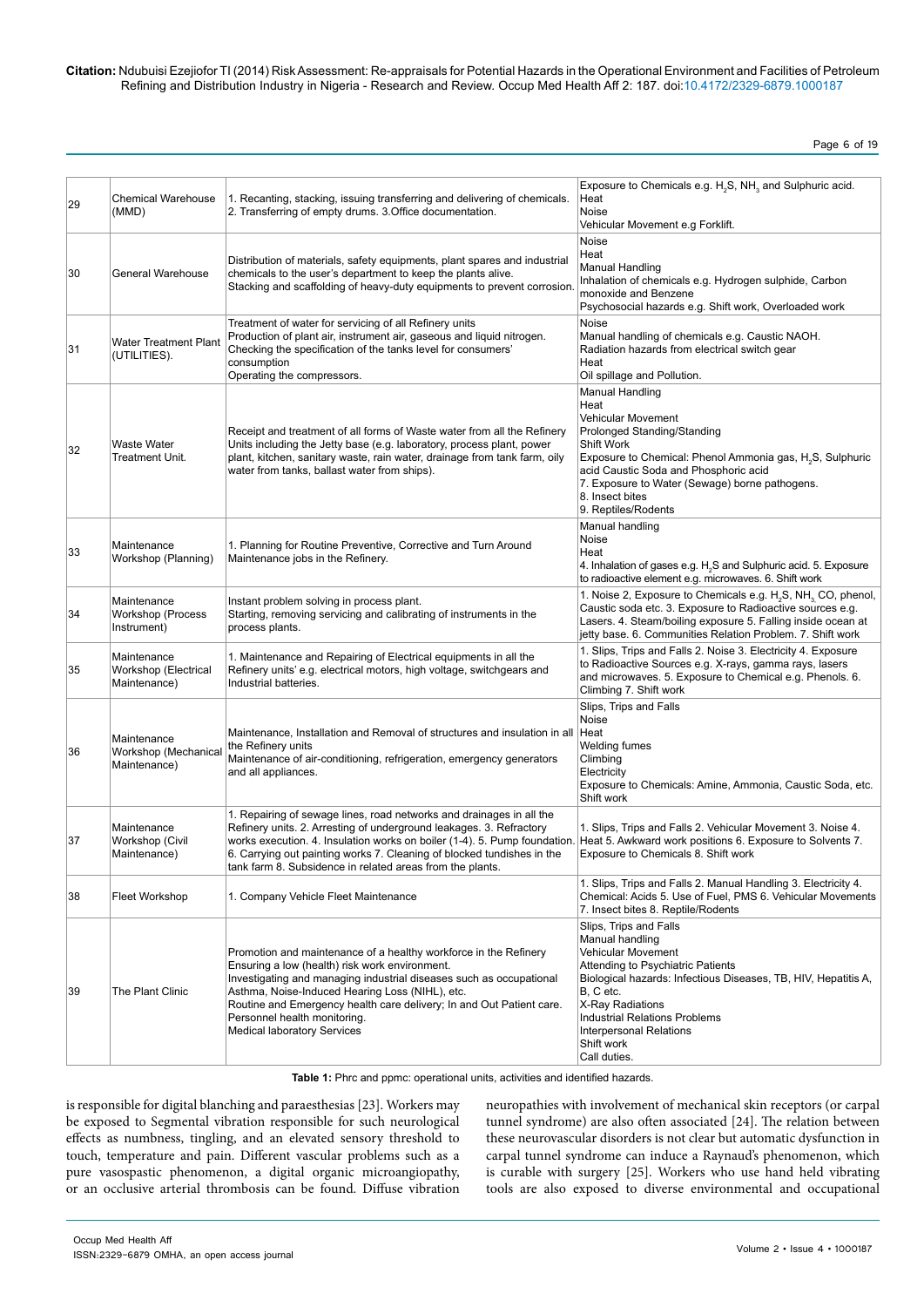factors, accounting for the wide clinical spectra of the disease [23]. Epidemiological studies have pointed out that the prevalence of Vibration-induced White Finger is very wide, ranging from 0-5% in warm climates to 80-100% in cold climates [26]. In the pure vasospastic Raynaud's phenomenon, exposure to cold is probably the most triggering factor, and cold protection the most effective preventive measure. In the case of digital blanching associated with carpal tunnel syndrome, other ergonomic factors such as repetitive forceful use of the hands are likely to play a dominant part and a workplace ergonomic modification is indicated [27,28]. Hypothenar hammer syndrome is often associated with digital blanching as often found in mechanics and carpenters who need to stop repetitive hand trauma [29,30].

It has been observed that workers exposed to occupational sources of Hand Transmitted Vibration (HTV) often suffer from hearing difficulties and tinnitus as well as Vibration-induced White Finger (VWF) and other features of hand-arm vibration syndrome. An association has previously been reported between finger blanching and hearing difficulties, perhaps as a result of sympathetic vasoconstriction. Several surveys involving forestry workers clearly demonstrated this [31- 34]. Such findings have prompted the hypothesis that the sympathetic vasoconstriction observed in VWF affects cochlea blood flow, rendering the workers more vulnerable to noise induced sensorineural hearing loss [31]. However, since earlier research involved workers who were exposed to HTV, the findings may have been confounded by noise from the tools. But, the findings of Palmer et al. [35] supported an association between finger blanching and hearing loss that is not explained by confounding occupational exposure to noise, but suggested that it may extend to causes of blanching other than VWF, since this association occurs even in subjects who have never worked in noisy jobs or with vibratory tools. If according to Palmer et al. [36], a vascular mechanism underlies this association, then, hearing problem ought to be linked with finger blanching even when noise and vibration are absent.

Noise, on the other hand, is an intolerable sound (usually  $\geq 90$ decibel). Impacts of noise on health could be better illustrated with reports of community surveys around some airports, since these clearly suggested an association between exposure to noise and attendance at general practitioners, self-reported health problems and use of cardiovascular drugs including antihypertensive agents [37-39]. Increased prevalence of hypertension has been found in the areas or among populations exposed to aircraft noise [40,41]. Stronger association have also been found between annoyance and measures of maximum aircraft noise levels compared with energy averaged levels [42] and between increased blood pressure in cross sectional studies of children and after exposure to high levels of military low altitude flight noise in field studies and from recorded aircraft noise in laboratory settings [43-45]. This risk, according to Rosendlund [41], is particularly more important for the older subjects and those not reporting impaired hearing or other hearing disabilities as these had particularly higher risk estimates, i.e., higher prevalence of hypertension related to exposure to aircraft noise. Given these reports, it is quite clear that for different occupational groups servicing the operations at the different airports across the world and members of their families who, for reasons of occupational activities, may have residential abodes near the airports or air routes, the health implications of noise for them are quite phenomenal.

In both developed and developing nations, occupational exposure to noise is an important cause of hearing impairment and disability. Longterm exposure to noise at work causes hearing loss. Although counter measures have successfully reduced noise levels in many industries, noise

is still a common occupational hazard, and noise-induced hearing loss is one of the major occupational diseases worldwide [46-48]. Reports indicate that both here in Nigeria and elsewhere, industrial activities are associated with some noise and vibration. It is therefore not surprising that just as found in the studied establishments(PHRC and PPMC), noise and vibration have been listed among the occupational health hazards in the Nigerian textile industries [49] and milling industries [50]; South African construction industry [51] and mining industry [52], mining industries of Ghana [53] and Namibia [54] where they are said to be caused by vibrating objects, flow of air, liquid or gas, and their effects said to include temporary hearing loss, hearing impairment, permanent hearing loss, vibration disease, psychological harm and disability. It is noteworthy that vibrating instruments(some of which are hand-held), vehicles (including forklifts) and other heavy duty machines form part of the operational equipments used in PHRC and PPMC, and some of these generate a great deal of noise, just as some are being operated by manual handling needing lifting, pulling and pushing actions that may also be repetitive, as may be demanded by work situations - all of which are occupational operations producing all the causal conditions predisposing to the aforementioned and other serious health challenges/health risks, and may be responsible for some of the accidents (including vehicular accidents, slips, trips, falls, etc.), morbidities (including NIHL, Tinnitus, Musculoskeletal health conditions, etc.) and mortalities reported previously for these establishments by Ezejiofor [55,56]. In different nations, estimates of the national burdens of hearing impairment attributable to noise at work vary widely according to the source of information. In Europe, around 50 million subjects are exposed to hazardous levels of environmental noise with a risk of Noise-Induced Hearing Loss (NIHL) and Tinnitus [57]. In the early 1980s, it was estimated that some 600,000 workers in the British manufacturing industry were exposed to substantial levels of noise (90 dB(A) [58]; and latter 11% of employed men and 6% of employed women from a large community survey reported nearly always needing to raise their voices to be heard in the workplace, while 3% of men and 2% of women said that as a result, they left work each day with ringing in their ears or temporary deafness [59]. In 1995, 142,000 people were in receipt of state industrial injuries benefit for occupational deafness [60] but in a survey of self-reported work related illness, it was estimated that some 140,000 people in Britain have deafness or tinnitus caused or made worse by their work [61]. Still in Britain, a survey by Palmer et al. [35] found that 2% of working aged adults reported severe hearing difficulties, the problem being greatest in middle-aged men; tinnitus was even more common. Risks of severe hearing difficulty and persistent tinnitus rose with years spent in a noisy job. In Britain, an estimated 153,000 men and 26,000 women aged 35-64 years have severe hearing difficulties attributable to noise at work; and for persistent tinnitus, the corresponding numbers were 266, 000 men and 84,000 women. In Ghana, a survey conducted on the impact of hazardous noise on the workers of a surface Gold mining company [48] revealed that noise levels above 85 dBA occurred in all sections of the company– the pit, processing, analytical laboratory and the borehole except the mess; and of the 252 workers seen, 59 (23%) had the classical Noise Induced Hearing Loss (NIHL), and that NIHL increased as a function of age at 4 Khz, and as the duration of the exposure increased, and also varies with regard to job location. Details regarding the actual quantification of each of the identified hazards in PHRC and PPMC (not done in the present study) are areas needing further studies.

### **Sundry health risks associated with exposures to electricity and radiations hazards**

The risks of occupational exposures to physical hazards in the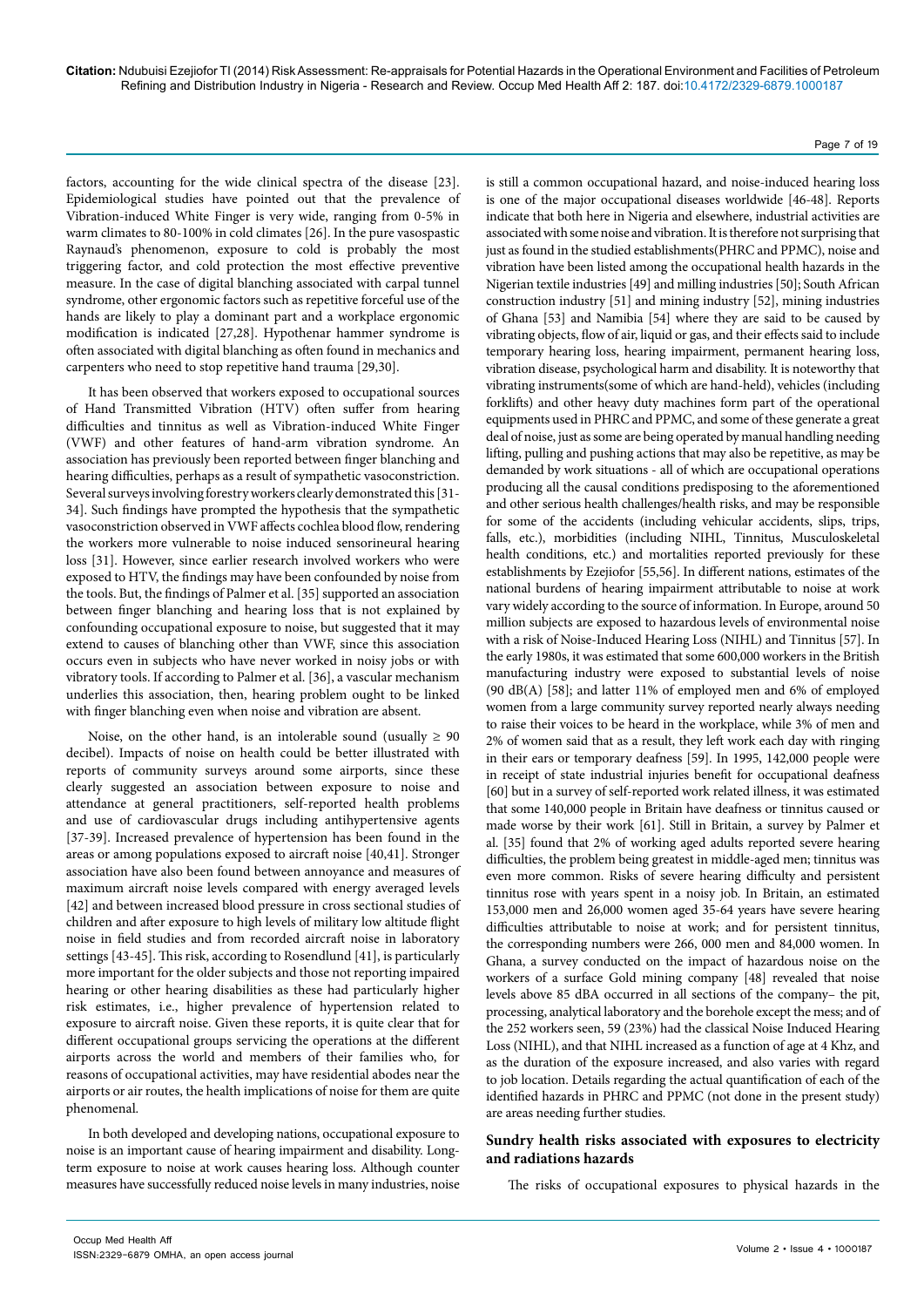studied establishment are also likely to extend to those caused by electricity and radiations (cathode rays, cosmic rays, x-rays, etc) because these were also recorded in some units of the establishments (Table 1). Leukaemia, Brain Tumour, Cutaneous Malignant Melanoma and Other Malignancies, are among occupational hazards associated with exposure to electricity and Electromagnetic Fields as noted among various Generation and Transmission Workers. Electricity generation and transmission as an occupational activity, is associated with extremely low electromagnetic fields, exposures to which are recently being considered as potential cause of leukaemia and brain tumour, or other malignancies. Many studies have now been reported which have investigated risk of brain tumours and leukaemia in electrical and electronic workers [62-65]. The study of French and Canadian utility workers provided sporadic positive findings for astrocytoma and benign tumours [61], with a suggestion of electric field conferring increased risk among the French workers [66]. The cohort of several United States electricity utility company employees yielded a clear positive association between magnetic field exposure and brain cancer including a doseresponse gradient, particularly for recent exposures [67]. Also, the nested case-controlled study of Tynes et al. [68] testing the hypothesis that exposure to electromagnetic fields from high voltage power lines increases the incidence of cutaneous malignant melanoma in adults aged 16 and above yielded positive association. By contrast however, studies conducted among Southern Californian Edison workers in the United States [69] and Danish electricity utility workers [70], and the British electricity workers [71,72] showed no indication whatsoever of an association between measures of exposure to magnetic fields and mortality from brain cancer. Similarly increased cancer risks have been associated with exposures to cosmic ionizing radiations. Reports of epidemiological studies on mortality and cancer incidents suggest that pilots are at increased risk of malignant melanoma, non-melanoma skin cancer, and possibly acute myeloid leukaemia, and that female cabin crew are at increased risk for breast cancer and malignant melanoma; again, the association between length of employment and these cancers are compatible with a long induction period [73-77]. Other possible hazards that may play a role in cancer risk for flight crew are irregular working hours and disturbances of circadian rhythm [78]. Exposures to harmful levels of low energy ionizing radiation (such as cosmic radiation) has been shown to cause double stranded DNA deletions and induced genomic instability in human chromosomes [79]. It has been suggested that commercial aircraft personnel may be receiving yearly doses in the order of 3-6 millisieverts (msv) through occupational exposure. This is comparable to the exposure received by workers at nuclear plants but only slightly higher than the commonly occurring background level of radiation [80]. Health effects including cancers of various sites have also been reported in workers occupationally and residentially exposed to various forms and doses of ionizing radiations in the nuclear power plants of Trillo and Zorita (Spain). However, to date there is no conclusive epidemiological evidence to support the hypothesis of greater cancer risk around the nuclear facilities. Some studies found an increased risk for leukaemia [81-83] and certain specific tumours [84-88]. As for x-rays, this type of radiation hazard was noted in the various maintenance workshops and other units where radioactive substances were used including the plant clinic used jointly by both PHRC and PPMC (especially the radiography unit that need and use contrast medium and x-ray films for their work). Concerning the possible effects of these, it is noteworthy that leukaemia and cancers of various body sites were also among the cause of morbidities reported in these establishments [1,55]; however, there is still a need for correlation studies to establish a causal link between these health effects and occupational activities in the establishments.

Critical reviews have shown that physical and psychological factors within the workplace are determinants of musculoskeletal disorders of the neck and upper limbs [89-92]. Physical risk factors at work have included the application of force, high repetition, vibration, and awkward working postures while the psychosocial risk factors at work have included intensified workload, time pressure, low job control, monotonous work, and low support from coworkers and management. These risk factors were also among those noted in PHRC and PPMC, and similarly, various musculoskeletal and cardiovascular symptoms were among the commonest conditions reported by the workers [55,93]. Despite the development of modern technology, extensive automation, mechanization and work-related interventions, many occupations still require Manual Material Handling activities (MMH) such as pushing, pulling and lifting which pose physical stresses on to the individual. These are manifested as strains on the musculoskeletal and cardiovascular systems. If the strain causes physical overload, it may result in the development of discomfort, fatigue or musculoskeletal injuries or disorders.

Page 8 of 19

#### **Sundry health risks associated with exposures to hazards of temperature extremes (cold and heat)**

Cold and heat were among the physical health hazards noted in different sections of PHRC and PPMC. While cold was noted for some sections of the establishments including the Topping Unit (Area One), the Reforming Unit (Area Two), the Fluid Catalytic Cracking Unit (FCCU), Utility unit of the Petroleum product quality control (PPQC) Laboratory; Oil movement, pump and pipelines(PPMC), etc. heat was also recorded for most facilities in areas 1-3 including the various units of the Equipment and Technical Services Department (ETSD) where most engineering and technical repair works are carried out, the various maintenance workshops, the Power plant utility(PPU) where power that drives the industrial operations are generated and the associated waste water treatment plants, the FSE (Fire, safety and environment), particularly the fire section, the warehouse, the Fire stack area, etc. For health hazards of both cold and heat, staffs of the security department are vulnerable since for the two temperature extremes, a particular staff must be on either night or day duty shift when the whether condition might be either cold or hot as the case may be (see various units in Table 1).

The physical factor of temperature creates the thermal work environment- one of the most prevailing environments facing human beings, and this may be either natural or artificial. Natural cold environments occur in some African countries during winter, while artificial cold environments occur primarily at the workplace, one example being cold-storage warehouses. Similarly, natural hot environments occur in every African country during summer, and all year round in countries located in the tropics. There are several types of artificial hot environments. Two widespread categories of artificial hot environments are heat combined with high humidity, such as in paper mills, textile mills and laundries; and high temperature associated with low humidity, an environment which is common in most metal working industries e.g. steel mills, foundries and forging mills [94]. Heat stress is the aggregate of environmental and physical work factors that constitute the total heat load imposed on the body. The environmental factors of heat stress are air temperature, water vapour pressure, radiant heat, and air velocity. Physical work contributes to the total heat stress of the job by producing metabolic heat in the body, heat being in proportion to the work intensity. Not only the environment and physical factors, but also age, sex, physical fitness, health status, clothing and acclimatization may be major factors contributing to the changes which occur in human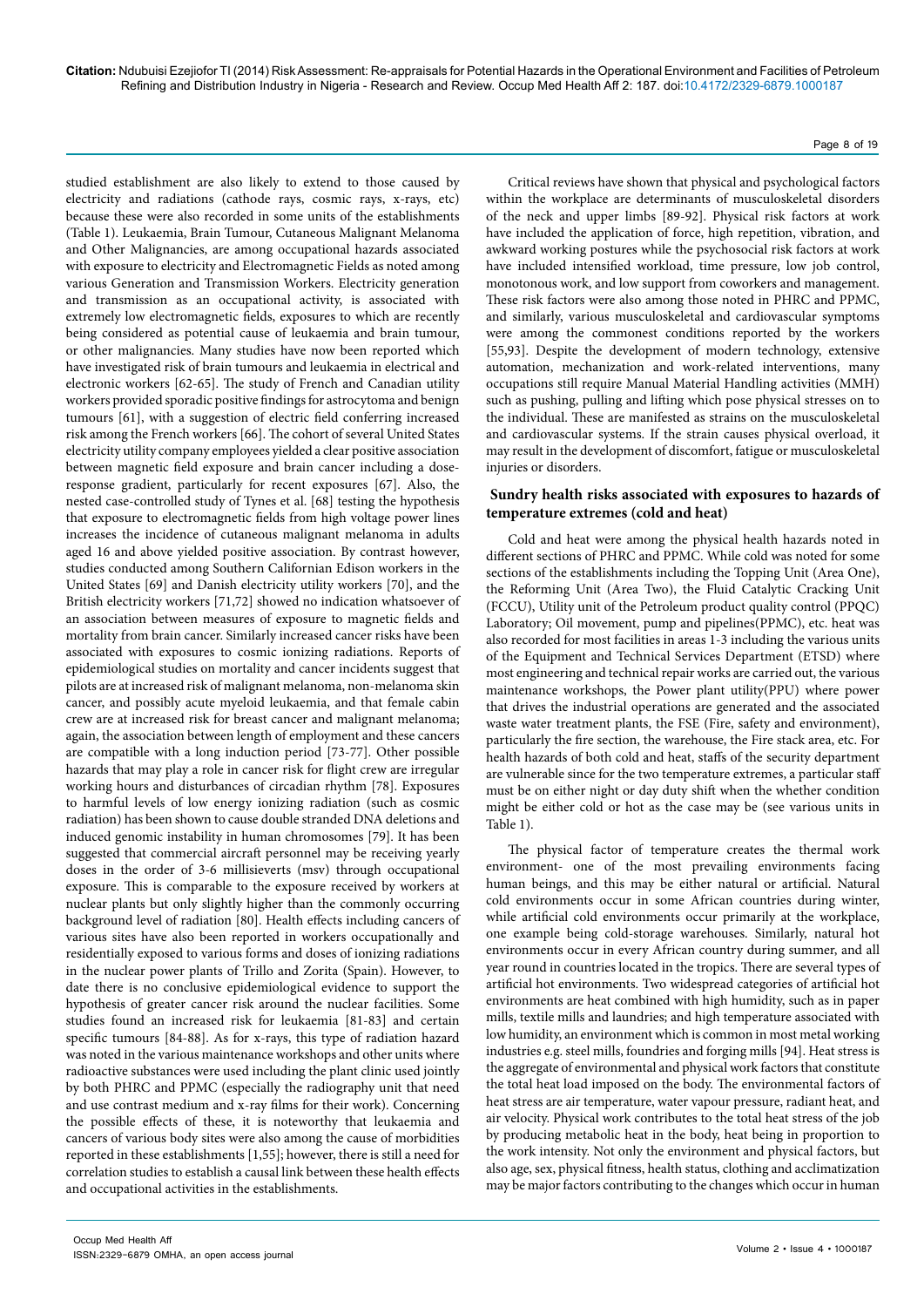physiological response to heat stress i.e. heat strain [94]. Human beings must maintain thermal and other bio-physiological factors in the body within relatively narrow limits. The balance between man and the environment is especially important when one is working in extreme thermal condition [95,96]. The metabolic heat produced by metabolic activities is lost to the environment by peripheral vasodilatation and sweating to maintain the body temperature at 37°C. The heat, which affects workers particularly in the tropics, can be due to exogenous and endogenous factors. The exogenous factors are air temperature and speed, relative humidity, mean radiant temperature, duration of exposure and clothing, while the endogenous thermal load depends on basal metabolism and physical activity [97]. The heat load generated by endogenous or exogenous sources can lead to heat stress, which is characterized by problems including diminished vigilance, heat stroke, heat-related cramps, rashes and collapse, and exhaustion caused by water and salt depletion [97]. The effects of occupational exposure to hot environments are well documented. These effects are known to be reflected not only in the workers physiological reactions and health e.g. increased body heat content, increases in cardiovascular and respiratory functions, sweating, heat cramps, heat exhaustion and heat stroke, but also as deterioration of the worker's performance of either physical tasks or sedentary and mental tasks, such as vigilance and tracking, etc. The relationship between the worker's safety behaviour and ambient temperature was found to form a U-shaped curve, with the minimum unsafe behaviour occurring within the zone of preferred temperature (approximately 20°C to 25°C).

Owing to the location of most African countries in or near the tropics, the effects of the hot environment on the workers' health, safety and performance are aggravated throughout the continent [94]. Using the Jua kali industries in Kenya as a model, Atambo [98] described a common observations that characterize the largely small scale industries that populate most developing nations particularly in the tropical Africa. These industries are known as Jua kali or 'Hot Sun' industries because of the places in which they operate (usually not fixed premises) the sites commonly consist of roadsides, open spaces and pavements in front of buildings. The workers operate in outdoor areas, except for a few organized workers who have made temporary sheds. Some of the industries grouped as 'Jua kali' according to Atambo [98], include Motor vehicle repairers, Furniture makers, Fruit and vegetable sellers, Metal artisans, and Second-hand cloth sellers, to mention this few. The workers are exposed to hot sun, rain, and changes in the weather, all of which affect their health. Although people who work regularly in a hot environment gradually become acclimatized, most of these workers are malnourished and in poor physical condition. Heat cramps are common along with headache and dizziness. Exposure to certain dangerous weather conditions e.g. rain, may predispose the workers to common cold and pneumonia [98], while exposure to the sun (as is often the case among most people around the tropics who engage in these 'Hot sun' industries) may bring various dangerous health outcomes. Apart from fluid and electrolyte losses and subsequent dehydration [99], occupational exposure to sunlight have been reported to be associated with certain cancers including non-melanoma skin cancer [100-102] because of the damage it can cause to the skin's DNA. This association is also reported to bring about mortality from ovarian and prostate cancers, following occupational exposure to sunlight [101]. With regard to the effects of hot conditions on individuals, Khogali and Awad El-karim [103] also pointed out that working under thermal heat stress not only taxes an individual's physiological function but also poses a serious threat to his health status. They also showed that casualties due to direct exposure to solar energy in outdoor agricultural activities

are significant and require special handling, precautions and control. Regarding this hazard, Changnon et al. [104] also stated, "the loss of human life in hot spells of summer exceeds that caused by all other weather events in the united states combined, including lightning, rainstorms, floods, hurricanes and tornadoes. Weather hazards such as tornadoes, floods, lightning and winter storms- each results in about 100 deaths per year on average, while heat waves result in about 1000 deaths per year on average". In addition, heat stress can cause multivariate problems to workers' efficiency and productivity, especially when the workers are engaged in heavy or very physical activity. Industries (such as construction and mining industries) have been noted as some of the major occupational sectors prone to physical hazards of extreme heat or cold, windy, rainy, snoozing or foggy weather, and non-ionizing ultraviolet radiation that usually occur from exposure to the sun and electric arc welding [51,95,96,105,106]. The workers of numerous other (informal) small-scale enterprises are equally at risk of exposure to these hazardous extreme weather conditions. These include farmers and others in farm-related activities [107,108], those of textiles, metal work, auto repairs and panel beating, radio and television repairs, brick making, etc. [109]. The list of those at risk of working particularly outdoors in cold environments was extended by Makambaya [106] to include workers engaged in building and construction and in civil engineering works, farm employees, and workers in services including power supply, post and telecommunications, forestry etc. Of special interest are security guards who have to protect premises day and night and who sometimes have a low level of activity while working on average of 12-hours shifts. Indoor conditions causing cold stress may include chilling, freezing and general cold storage. Those deserving mention are workers involved with processing of meat i.e. from slaughtering to packaging and dispatch. A small survey of these operations revealed that depending on the area, temperature ranging from -40°C to +12°C has to be maintained.

Talking about the effect of cold on the body, one notes that the human body can only function efficiently within a narrow internal temperature range at an average of about 37°C. It can only tolerate minor deviations of +2.5°C from this mean. Upon exposure to adverse cold conditions the body will automatically respond by trying to conserve heat by vasoconstriction of peripheral blood vessels followed by shivering to generate more heat. Further temperature drops can result in reduction in body temperature, and cooling of the brain may result in confusion, incoordination and in extreme cases collapse and death. Aside low temperatures, other factors such as clothing, wind velocity, activity level, etc. also affect the body's heat balance. The following, according to Makambaya [106], are some of the effect of exposure to cold temperatures.

\*Frost bite: - freezing of tissue, which may result in cell damage. Depending on conditions, some of the effects are reversible if proper action is taken, but in some instances, gangrene ensues and the affected body part may have to be removed by surgery.

\*Hypothermia: - excessive heat loss which may lead to death.

\*Vibration white finger: - this result mainly from the use of vibrating hand tools e.g. chain saws and pneumatic drills in combination with low temperature.

\*Immersion foot: - caused by a combination of wet and cold conditions and restrictive shoes

\*Feeling of discomfort depending on task and other environmental factors.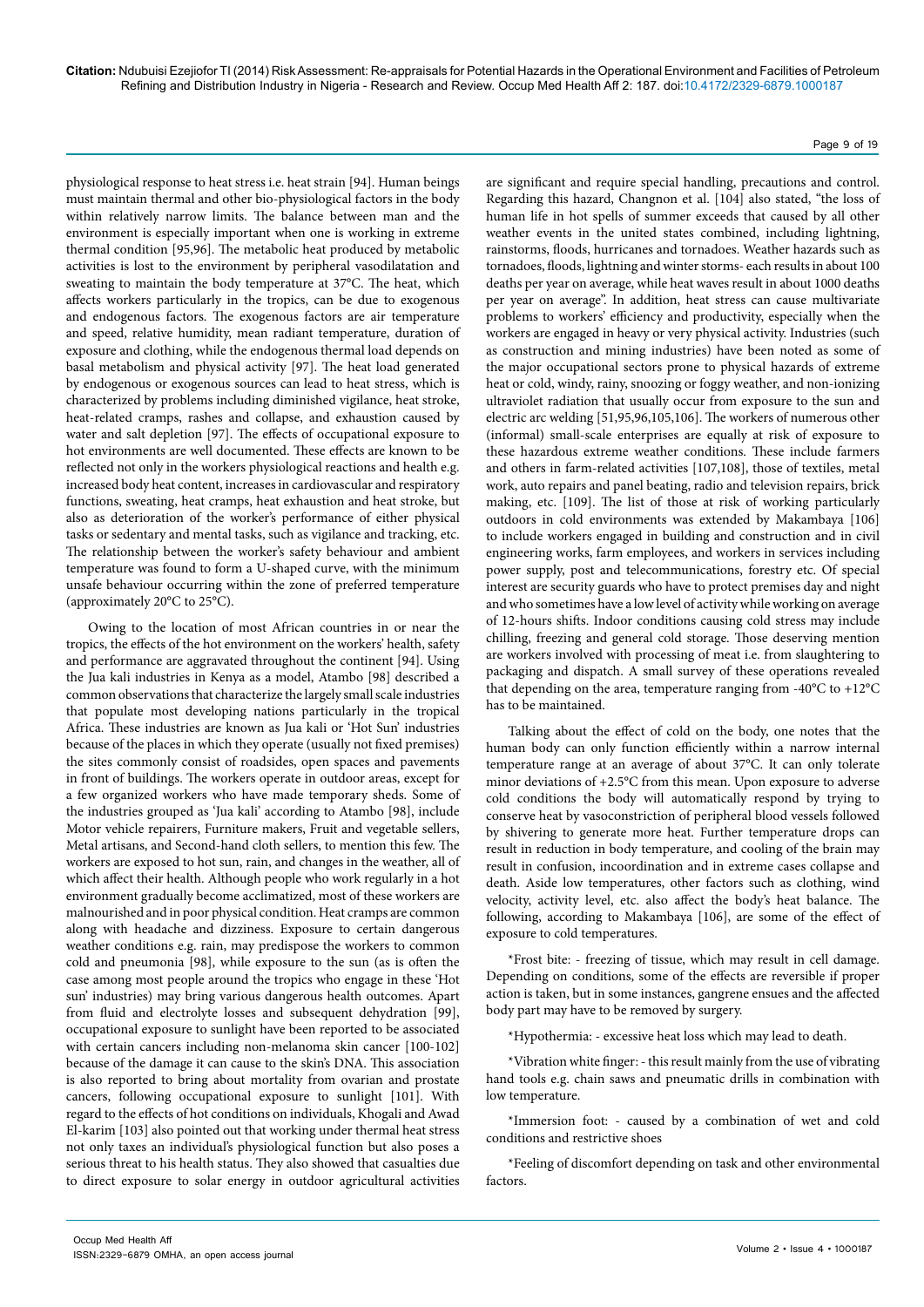#### Page 10 of 19

## **Sundry health risks associated with exposures to chemical hazards**

The study also revealed a wide range of chemical hazards of diverse nature, although this is not quite surprising given that a great deal of chemical substances are associated with activities of this industrial sector, either as production and/or process chemicals (as compiled in the material safety data sheet (MSDS), products, or part of the discharged effluents in the form of solids, liquids, solvents, gases, mists, vapours and fumes (including fuels and welding fumes), oil spills, flammable and/or explosive substances. With regards to the vapour and fumes, all staff in the operational areas is at risk. However, regarding the risks of the hydrocarbons and other chemical fumes and vapours, those deployed at crude tank farm, product tank farm, the fuel dump (Petrol Station), Gas Filling Area, the Gas Depot, the oil movement, pumps and pipelines (PPMC); FSE (Fire, Safety and Environment), particularly the Fire Section; ETSD, PPU, the topping unit (Area One), the reforming unit (Area Two), the fluid catalytic cracking unit (FCCU) (Area Three), and the hydro-fluoric acid unit(HF Unit) (Area Four) are some of the work groups that were more at risk of the chemical hazards (Table 1). Man's activities, particularly industrial activities, have resulted in an increasing circulation of naturally occurring substances, and the massive introduction of synthetic chemicals (Xenobiotics) in the environment. As the number and varieties of industrial types are legion, so also are the chemicals. The number of chemicals is so staggering that well over 750,000 of them now exist [110]. A wide range of pathological states in different organs may be induced by exposure to environmental agents and even death may be caused or hastened by such exposures. However, the reaction to exposure to a chemical depends on inherited and acquired characteristics and the life-style of the human subject (or other biological system), the properties and form of the chemical and the circumstances of the contact. The outcome may be no effect, some adverse effect with recovery, or toxicity with morbidity [110]. No matter the circumstance of contact (which may be recreational, residential, or occupational), human health is affected by all the activities of an individual who is subject to a continuum of chemical exposures in the external environment including air, water, soil and food [110]. In spite of all these, chemical exposure at work is almost without exception higher than the exposures of the general population [111], therefore, the adverse effect of chemicals are most likely to appear at work. This is true for both acute poisoning and for the more insidious long-term effects [112]. Exposure to chemicals may cause human disease in several ways. First, a certain disease may result directly from exposure to a specific chemical compound [113]. Second, exposure to a chemical may be only one of several factors contributing to the development of a disease, and, thus, be part of a multi-causal relationship Tsuchiya et al. [114]. Chemical exposure may also aggravate a pre-existing disease. For example, air pollution with nitrogen oxides will provoke airway symptoms in patients with respiratory diseases [115]. Thus, exposure to chemicals may constitute a leading factor in the development of a range of human diseases. An important determinant of health however, is the balance between the status of the milieu interieur and that of the milieu exterieur. Excess or deficiency of naturally occurring chemicals may alter this balance by making the body tissues more vulnerable [116]. Health effects of chemical toxicity include organ system damages, including those of the liver, kidneys, bones/joints, gastrointestinal tract, respiratory system, brain and nervous system, blood-forming system etc. Some of these effects are immediate and acute; others are delayed and result in chronic situations, while others are long term effects including sterility, mutations and birth defects [21,117]. Chemicals have caused, and continue to cause immense sufferings in the form of acute poisonings, reproductive failures and terata, cancers and allergic reactions. They are also the cause of deterioration of the environment [112].

Some of the chemical substances recorded as hazards in parts of PHRC and PPMC work environment include petroleum fumes, Benzene ,Toluene, Xylene, gases such as hydrogen sulphide (H<sub>2</sub>S), Hydrogen Fluoride(HF), ammonia (NH<sub>3</sub>), and methane, Polycyclic aromatic hydrocarbons(PAH), asbestos, several salts and acids, to mention this few (Table 1). This is not surprising at all because crude oil and refined petroleum contain four major groups of hydrocarbons- alkanes, olefins, alicyclics and aromatics; and gasoline, the major refined petroleum product normally contains more than 20 different chemicals [118,119]. Also, while gasoline is largely generally constituted of alkanes and aromatic compounds, it typically contains a variety of additives (e.g. Methyl tertiary-butyl ether (MTBE) for improving engine performance [118]. Evidence from previous studies revealed that those exposed to some of these chemical substances under various occupational settings have accumulated larger doses of these compounds compared to the unexposed, and that some of them have been associated with some negative health outcomes. For instance, an evaluation of the contribution of traffic fumes to exposure to benzene in urban workers was carried out on personal exposures to benzene and alkyl benzene during the work shift in 139 policemen who controlled medium to high traffic areas and in 63 office police (who served as control group). Results show that on a Time Weighted Average (TWA), exposure to benzene was consistently higher among traffic police than among indoor workers [120]. Although the BTEX complex chemical family (benzene, toluene, ethyl benzene and xylene) produced in an environment of petroleum refining, present related health effects, that of benzene is more prominent because it is an integral component of petroleum produced at high levels. Thus, benzene is a ubiquitous environmental pollutant that has significant health-damaging effects [121-124]. Several studies have shown that benzene exposure is associated with deleterious health effects in humans [125,126]. Human exposure to benzene has been shown to increase the risk of developing carcinogenesis, specifically, leukemia, lymphoma, aplastic anemia, pancytopenia and chromosomal aberrations [124,127-130]. In addition, several adverse respiratory effects including pulmonary oedema, acute granular tracheitis, laryngitis, bronchitis, and massive haemorrhaging are associated with benzene exposure. Moreover, exposure to benzene can cause a wide range of adverse effects on central nervous system, haematological, hepatic and renal functions [131-135]. Thus, communities living near petroleum refineries have significant health risks due to the increased probability of being exposed to benzene and other toxic chemicals [136]. Occupational exposure to benzene and its polymers such as ethyl benzene or styrene (a catalytic hydrogenation product of ethyl benzene) is associated with colour vision loss, even if the exposure concentration was lower than 10 ppm [137,138]. Styrene has been reported to be a neurotoxic substance [139,140]. Exposure to styrene was found to have neurobehavioral effects and was also associated with persistence of complaints in workers exposed to styrene in a polyester boat building plant [141]. Similarly, Occupational exposures in a sulphate manufacturing plant have been reported to increase the risk of death from certain malignancies including brain tumours, liver or biliary tract cancer, and leukaemia, as well as lung cancer and pleural mesotheliomas (probably due to co-exposure to asbestos) [142]. Studies on occupational risk factors for male bladder cancer revealed that males in the highest tertiles of occupational exposure to polycyclic aromatic hydrocarbons (PAHs), aromatic amines and diesel exhaust had non-significantly higher age and smoking adjusted incident rate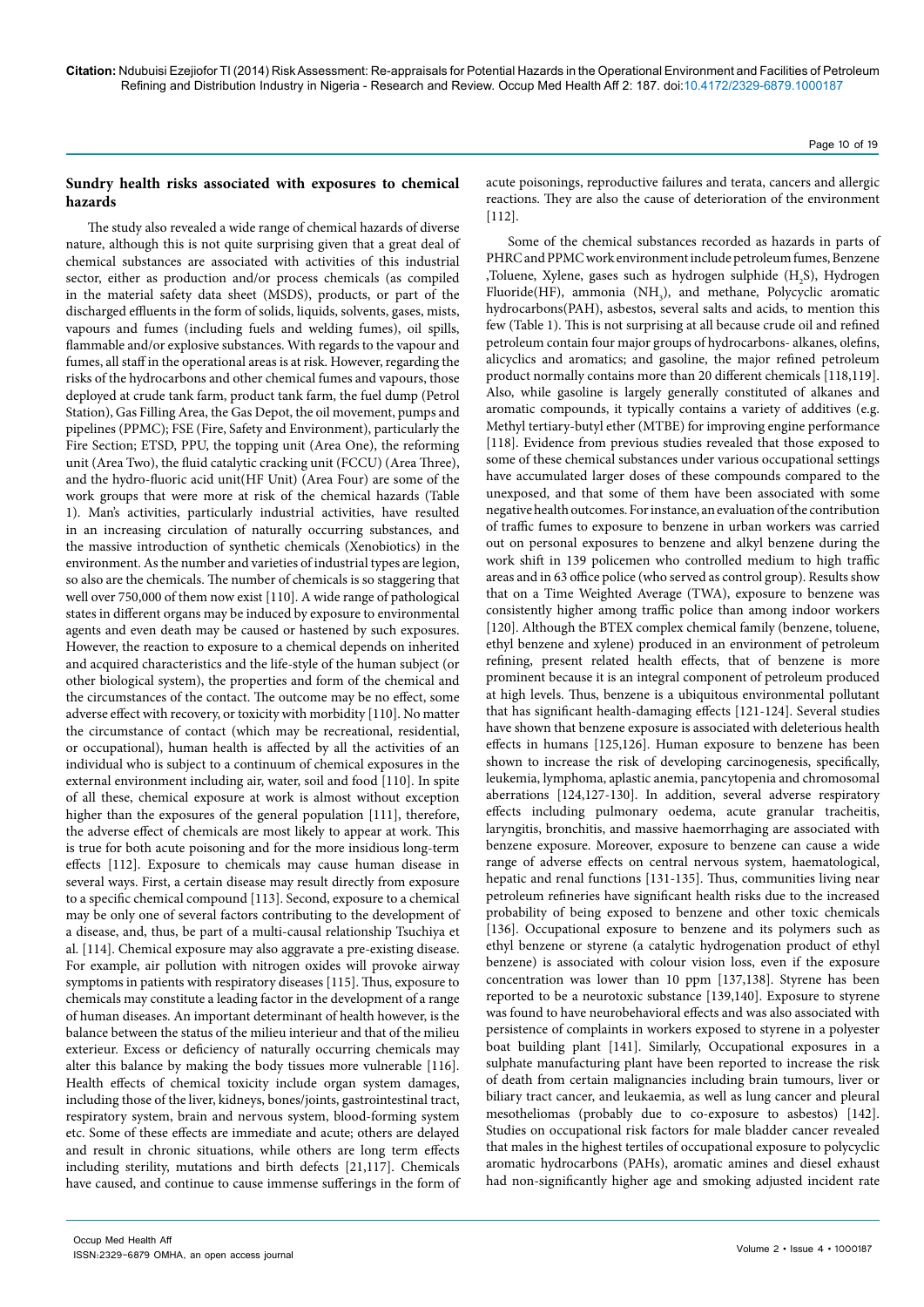ratios of bladder cancer than men with no exposure [143]. Similarly, Occupational exposures in a sulphate manufacturing plant have been reported to increase the risk of death from certain malignancies including brain tumours, liver or biliary tract cancer, and leukaemia, as well as lung cancer and pleural mesotheliomas (probably due to coexposure to asbestos) [142]. Brief toxicological information obtained for some of these hazardous materials shows that:

**Ammonia:** It acts as an alkali, and anhydrous ammonia reacts with moisture in mucosal surfaces (eyes, skin and respiratory tract) to produce ammonium hydroxide, which may cause injury. Ammonia is a severe respiratory tract irritant with acute inhalation effects including dry mouth with sore throat, and eyes, tight chest, headache, ataxia and confusion. After massive exposures, chronic airway hyperactivity and asthma associated with obstructive changes in pulmonary function may occur [144].

## **Hydrogen cyanide**

It is absorbed by inhalation, ingestion and through the eyes and intact skin. Cyanides act extremely quickly once absorbed. Principal signs and symptoms of acute systemic effects are headache, dizziness, vomiting, anxiety, confusion, weakness, ataxia, hyperventilation, dyspnoea, hypotension, bradycardia and collapse. Cyanide may also cause acute effects in the eyes - for example, irritant effects, conjunctivitis and eyelid oedemas have all been reported after exposure to cyanogens chloride [145]. Effects of chronic exposure to cyanide include respiratory tract irritation, chest discomfort, and exertion dyspnoea, and varying degrees of rhinitis, nasal obstruction and bleeding have been seen in workers chronically exposed to cyanide [146].

## **Polycyclic Aromatic Hydrocarbons (PAHs)**

In general have a low order of acute toxicity in humans. Cancer is the most significant endpoint of PAHs toxicity. Increased incidents of cancers of the skin, bladder, lungs, and gastrointestinal tract have been described in workers exposed to PAHs. Chronic exposure can also produce various non-cancer effects. These chronic effects include eye irritation and photosensitivity, respiratory irritation with cough and bronchitis, leukoplakia 'coaltar warts' (precancerous lesions enhanced by exposure to ultraviolet light), erythema, dermal burns, dermal photosensitivity, acneiform lesions, dermal irritation, mild hepatoxicity and haematuria. Also several PAH compounds are immunotoxic and some suppress selective components of the immune system [147]. It is noteworthy that most of the symptoms noted above made the list of symptoms reported previously for PHRC and PPMC [55], and organ-system effects such as toxic nephropathy [148], Cardiovascular health risks [93] and hepatoxicity [149] had also been reported among their workers. However, the possibility of chemically-facilitated health effects among the staff of PHRC and PPMC is not a peculiar one. The reports are in tandem with findings in most chemically hostile occupational environments, since evidence from previous studies show that industries and other environments with potentials for chemical exposures are often associated with sundry health hazards/risks [150- 154].

## **Sundry Health Risks associated with Exposures to biological Hazards**

Depending on the peculiarities of different work places vis-à-vis the hygienic standards, many workers of different workplaces had been afflicted with one infection or the other on account of biological hazards. Agents of biological origin cause biological hazards. The biological hazards are mainly from exposure to disease agents of

infections and infestations such as bacteria, viruses, rickettsiae, coxiella, chlamydiae, fungi, helminthes, protozoan parasites, other parasites/ Pathogens including the vectors of these, and sundry other conditions that predisposes to diseases and infirmities including bites from rodents, reptiles and insects including malaria-causing mosquitoes, as well as contamination of food/water. Workers at risk of infectious diseases are health care personnel, workers who come into contact with infected animals or with animals' products, persons engaged in ground breaking activities (miners, farmers), sex workers and workers from non endemic areas e.g. military personnel, travelers [97].

In the case of PHRC and PPMC, While all are equally exposed, those of the plant clinic, Waste Water Treatment (WWT) Unit, kitchen/staff canteen, Security services, tank farm, as well as those of the Fire, safety and Environment (FSE) departments particularly the gardeners/mowers of the Environmental unit of the (FSE) are more at risk of this set of hazards (Table 1). Apart from the plant clinic staff with peculiar exposures, the risks of biohazards from zoonotic pathogens and bioaerosols are most likely for the workers of the other aforementioned units of the establishments under study, because such staff will inevitably come into contact with contaminated soil/ vegetation, infected animals or products of such animals. According to Decosemo and Griffiths [155], Bioaerosols' release and the consequent pollution of the workplace air are hazardous events associated with certain occupational activities. Bioaerosols occur ubiquitously as inhalable mixtures of air and microorganisms, or organic substances of microbial and plant origin. Besides livestock breading and farming, the increasing number of large-scale compost facilities for sewage sludge, and yard and solid wastes being established within the scope of modern disposal concepts, can release bioaerosols. Health-relevant moulds (Aspergillus fumigatus) and actinomycetes accumulated in compost material become airborne as vegetative cells or spores through movement of the materials [156,157)]. In the outdoor air, exposure to bioaerosols (for example, containing Aspergillus fumigatus) can occur from natural or anthropogenic sources [156,158,159]. Farmers are also at risk of occupational hazards associated with bioaerosols. Short-term exposure to airborne microbial agents during farm work was reported to be responsible for a high occurrence of symptoms of the nose and eyes as well as cough among farmers. Those symptoms were associated in a dose–dependent manner with exposure to fungal spores. Nose symptoms were also said to be associated with exposure to silica [160]. Noninfectious microorganisms and microbial agents such as bacterial endotoxins are known to cause respiratory effects through toxic and immunological mechanisms. In various working populations asthma, chronic obstructive pulmonary disease, extrinsic allergic alveolitis, and organic dust toxic symptoms (febrile episodes with transient lung function changes not associated with occupational asthma or extrinsic allergic alveolitis) are associated with inhalation of airborne microorganisms [161]. Health effects typical for exposure to noninfectious microbial agents are usually not dependent on viability of microorganisms but are caused by such specific agents as allergens and toxins that are present in both viable and nonviable microorganisms.

Farming and certain other occupational engagements always put the workers at risk of insect and snakebites. While insects oftentimes serve as the vectors for many disease pathogens, snakebites may inject venom, which at times, can be fatal. Plant quarantine and pesticide inspectors (of Tanzania) are by the nature of their duties exposed to this biological hazards of Insect and Snake bites, and sometimes, inhalation of pollen and fungal spores that can cause respiratory allergies [108]. According to Chippaux [162], snakebites constitute a serious public health problem in Africa. The annual number of accidents involving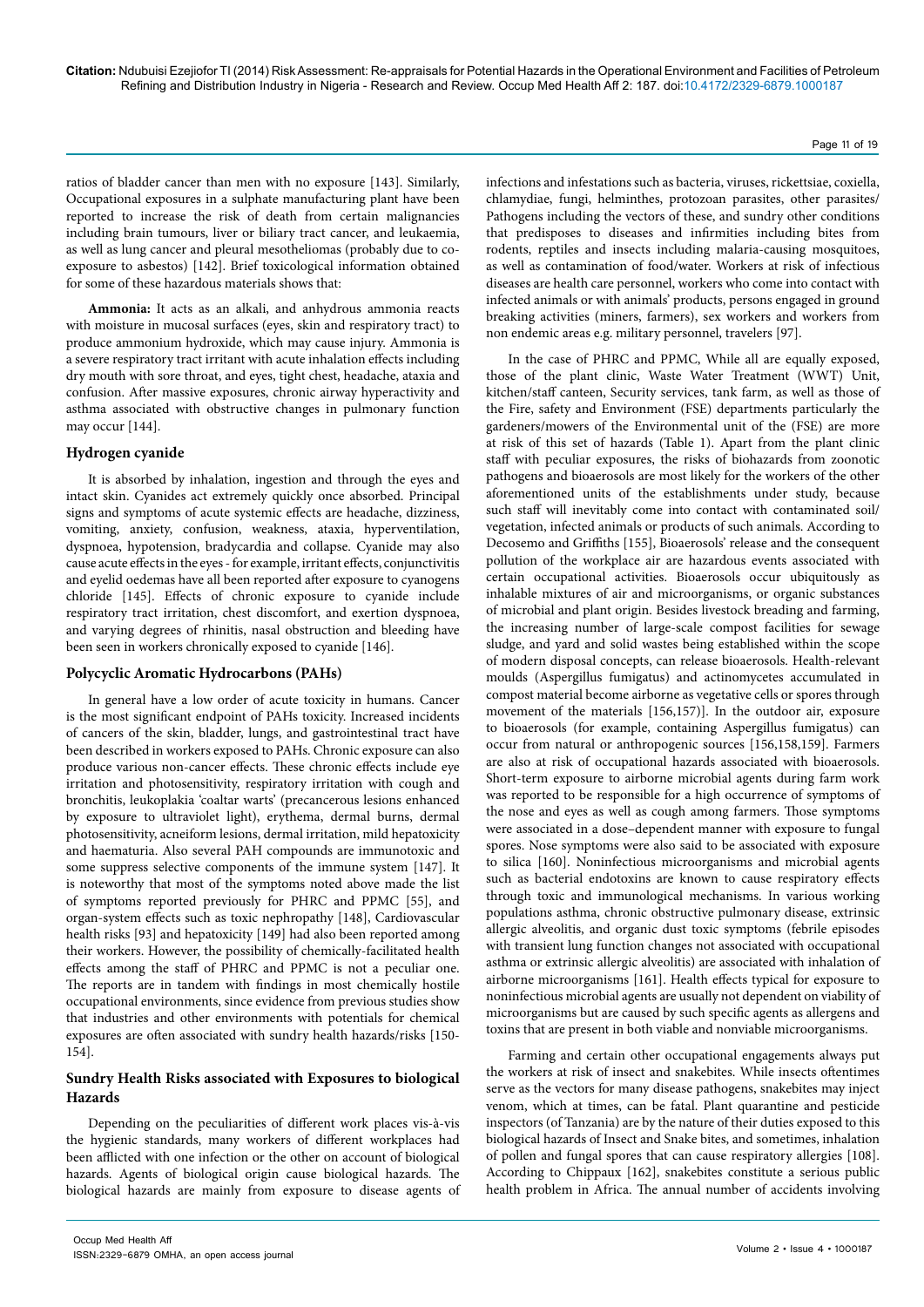snakes is said to reach one million, resulting in 600,000 envenomations and more than 20,000 deaths [163]. The incidence ranges from 300 to 400 bites per 100,000 inhabitants per year in rural areas. Of these bites, half causes envenoming and without treatment the mortality may reach 5 to 30% depending on the region especially in the rainy season. By the very nature of their job, the security services (whose duties involved outdoor patrolling activities), and the gardeners/mowers of the environmental unit of the FSE department (whose jobs could be likened to those of farmers), it is very clear that these occupational groups in both PPMC and PHRC are mostly at risk of the bites of insects (mosquitoes) and snakes, with the associated risks of deaths from vector-borne diseases (e.g. malaria) and from snake venoms as the case may be.

Occupational health concerns exist for janitorial and laundry workers, nurses, emergency medical personnel and waste handlers. Injuries from sharps and exposure to harmful chemical waste and radioactive waste can also pose health hazards to workers. These health hazards do not stop with the hospital occupants. Medical wastes can also adversely affect the general public health. Improper practices such as dumping of medical waste in municipal dustbins, open spaces, water bodies etc. can lead to the spread of disease. Emissions from incinerators and open burning can also lead to workers exposure to harmful gases, which can cause cancer and respiratory diseases. Exposure to radioactive wastes in the waste stream can also pose serious health hazards to workers.

In a related issue of waste and the associated biological and other hazards to the workers, there have been several reports of work-related symptoms among employees of sewage treatment plants [164,165]. Symptoms of eye and nose irritation, lower airway symptoms, fever, fatigue, skin symptoms, headache, dizziness, and flu-like symptoms were more common among sewage workers [166-173]. Flu-like symptoms with fever, shivering and headache have been reported among sewage workers handling sludge [174]. An increased risk/ prevalence for Asthma and chronic bronchitis among sewage workers [169,170] as well as decreased lung function values has been reported [168,169,175]. There are studies reporting an increased prevalence of symptoms in the gastrointestinal tract [166,171,173,176,177]. Thorn et al. [178] has also reported an increased risk for airway, gastrointestinal tract, and general symptoms such as joint pains and central nervous system symptoms among sewage workers. These symptoms form part of the causes of morbidity and in some instances, mortalities reported for PHRC and PPMC by Ezejiofor [55]. The risks, including the reported accidents [56], are likely to be borne more by the staff of waste water treatment(WWT) plant responsible for handling the industrial waste water, and FSE (particularly those of the environmental unit) whose responsibilities it is to clear the environment of sundry wastes generated by various sections of the industrial establishments. In addition to the general risks of the industrial environment, the specific risks of infectious diseases are borne by the health care personnel (though, may not be restricted to them) such as found within the plant clinic jointly used by both PHRC and PPMC. These are at risk of blood-borne infections such as HIV, hepatitis C virus (HCV), hepatitis B, and Ebola virus; air-borne infections such as pulmonary tuberculosis (bacterial infection caused by *Mycobacterium tuberculosis*) in which exposure to the bacilli occurs through air-borne droplet nuclei produced by patients with the active lung disease; Zoonotic diseases such as Anthrax and Tetanus contracted through direct skin contact with contaminated soil or with tissues of diseased animals or with products of such animals; and other biological hazards likely from 'Hospital Wastes', 'Medical Wastes', 'Infectious Wastes' and 'Hazardous Wastes'- synonymous terms, but veritable mediators of biohazards, medical sharps, and other

non-biological environmental pollutants with sundry occupational health impacts. Effects of improper hospital-waste management on occupational health and safety has been described by Manyele [179] to include among others, undue exposure of affected workers to pathogens present in the improperly managed medical waste. Occupational exposure to blood or body fluids in health care facilities constitutes a small but significant risk of transmission of blood-borne pathogens. The greatest cross infection hazard is presented by HIV, hepatitis C virus (HCV), and hepatitis B (HBV) [180,181] and the average risk of infection following a percutaneous exposure to these viruses is estimated as 0.3% for HIV [182], 1.8% for HCV [183] and in excess of 30% for HBV [184]. HIV/AIDS is depleting the world, particularly, Africa of its skilled able-bodied men and women, thus exacerbating its economic woes in the process. The impact of biological hazards (such as HIV/ AID) on an economy can be gleaned from its toll on certain important occupational activities. Although agriculture generate only 20% of Africa' income, it sustains up to 80% of the continent's population. As such, in much of sub-Saharan Africa, agricultural output and income are plummeting because of AIDS. Labour intensive industries such as the South African mining concerns are seriously affected by concurrent epidemics of HIV/AIDS and tuberculosis. Because of AIDS in Namibia, the human development index, which combines life expectancy at birth, adult illiteracy rate and gross national domestic product (GNDP) was predicted to decrease by 10% by 2006; and in South Africa, the index is predicted to decrease by 2010 (97). According to Muchiri [185], 25 million of the 40 million people infected with HIV/AIDS are workers between 15 and 49 years of age. It is estimated that in countries with HIV/AIDS prevalence, the labour force will be between 10-30% smaller by the 2020. Furthermore, the HIV/AIDS pandemic has heavy impact on African economies. In Tanzania for example, the World Bank predicts a 15-25% fall in GDP as a result of HIV/AIDS. With HIV/AIDS continually on the match in most countries of the continent Africa, it is not unlikely that Nigeria' workforce is spared, thus making the above predictions concerning human development index a possibility also here in Nigeria. The same could be said of other nations of Africa, and by extension, the world at large. Again, the high death toll suffered by health care providers in the recent wave of Ebola disease globally, particularly in some of African countries including our own dear country, Nigeria is still very fresh in mind, and tells the story of immense health risks suffered by medical and health workers in the course of rendering their professional services. Thus, strict infection control, universal precautions, immunization and prompt management of exposures can reduce the risk of occupational acquisition of these infections.

## **Sundry health risks associated with exposures to psychosocial and ergonomical hazards**

Talking about the Psychosocial hazards, also obtainable in this industrial sector, these stem from overloaded work pressure, prolonged hours of work, shift duty and/or call duty schedules, and in some instances, monotony/boredom obtainable in some sectional operations marked with repetitive schedules. Also included here are high human traffic, problems of industrial and/or interpersonal relations, host community youth restiveness and the worries associated with of all these. Connected with the communal and industrial relation problems are insecurity problems occasioned by youth restiveness and posturing of many oil-producing communities against the oil companies. Others come from the agitations of various labour unions within the oil industry itself. In all these instances, those in administration department, particularly the management staff are to contend with the

#### Page 12 of 19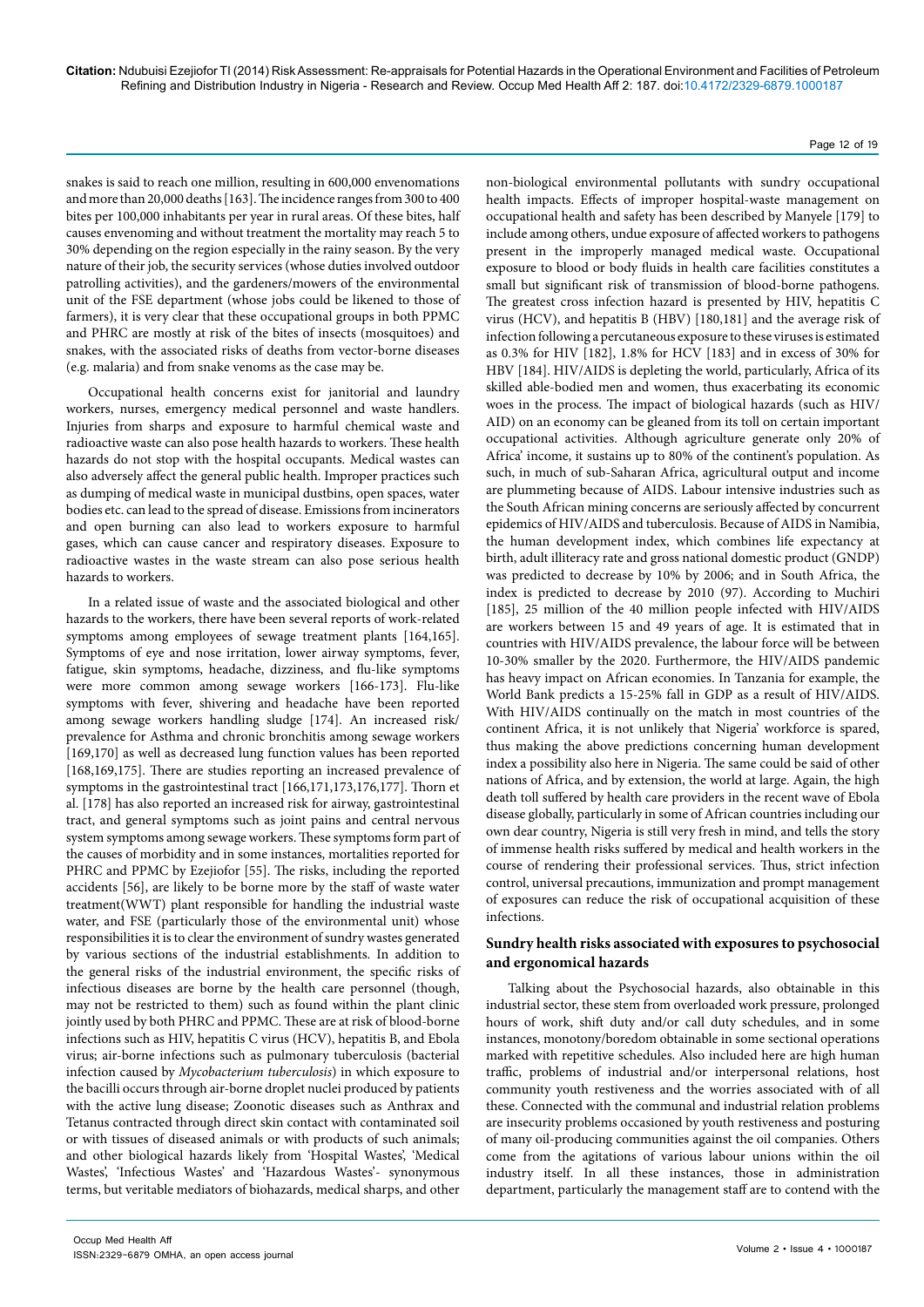hazards of stress emanating from these worries. The ergonomical hazards of some units of PHRC and PPMC include Poor work and office space design, working in confined spaces, awkward sitting/ standing work positions/postures, climbing, manual handling (pushing, pulling, lifting and carrying) as well as mechanical accidents and other accidents (including road and water transports accidents) that are very common to some sections of the industry. However, these are consistent with the findings for other industrial workplaces as revealed in a review by Hoozemaus et al. [186]. While those in administration, ETSD, have to bother with prolonged sitting position, those in various sections of petroleum product quality control (PPQC) have to contend with the hazard of prolonged standing work position (Table 1). According to the occupational physician in charge of the plant clinic, prolonged sitting is the act of sitting continuously for a period lasting up to an hour or more without standing/recreation (Personal communication). It is recommended that one makes occasional breaks between sitting and standing. Talking about Shift and Call duty, or prolonged working hours, there are several dimensions of this, just as there are several implications for both Health and Work. "Normal" hours of work are generally taken to mean a working day with hours left for recreation and rest, and modern work legislations puts this at eight working hours per day. Rest is a night time activity, work a daytime activity. Those who work other schedules either on shift or with extended hours which transcend the day-night work-sleep pattern are considered to be doing "abnormal" working hours' schedule [187]. Prolonged/extended working hours is therefore part of what has been described as "abnormal work schedule" and means working beyond the 8-hour working period prescribed by various countries' work legislations(working time directive) as harmonized by that of the International Labour Organization(ILO). However, history shows that such "abnormal" working hours are not modern phenomenon. Ramazzini (1633-1714) noted that bakers, innkeepers, and solders worked such hours. The advent of industrial revolution led to many people working long hours until legislation was introduced to curtail the vicissitudes of the new factory based economy. Today, about one in five workers in Europe are employed on shift work involving night work and over one in 20 work extended hours [187]. Shift system involve periods of 6-12 hour work at a time with the shift crews alternating on two, three, or four shifts in any 24 hour period. The traditional three shifts start 0600, 1400, and 2200 hours but there are many variations on this: some workers only work on the two day shifts, some only on nights, while others rotate through all three shifts with variable degrees of speed of rotation and direction of rotation. Shift/call duty have some far reaching implications including biological and social aspects with attendant health effects. One of the most important physiological problems associated with Shift duty and the night shift in particular, is that working, eating, and sleeping phases are changed. Humans (as with other mammals have natural rhythmicity to many bodily functions with many operating a 25 hour cycle circadian rhythms. Such free running cycles, which include body temperature, respiratory rate, urinary excretion, cell division, and hormone production, can be modulated by exogenous factors such as light-dark cycle, social climate, and of course work schedules [188]. Disruption of circadian rhythm, combined with sleep deficit and fatigue, can lead to workplace inefficiency in task performance particularly in early hours of the morning. These patterns of cause- and- effect have been reported for many groups of shift workers [189]. Workers who engage in shift duty and/or prolonged hours of work experience disruption of family and social activities as many of these rhythms of the general population are generally oriented around the day. Saturday and Sunday work, for example preclude involvement in sporting events or religious activities. Shift work therefore can lead to social marginalisation, while family and

marital responsibilities are also severely disrupted [187]. Other general effects of shift/call duty include reduction in quantity and quality of sleep, wide spread complaint of fatigue, anxiety, depression and increased neuroticism(indicators of mental health effects), increased evidence of adverse cardiovascular effects, possible increase in gastrointestinal disorders, increase evidence of reproductive effects, particularly in women( increased risk of spontaneous abortion, low birth weight, and prematurity). Prolonged (extended) working hours on the other hand, is generally accepted to mean working more than 48 hours a week. This can occur on either day work or shift work due to either a high number of hours worked per day or a high number of days worked per week [187]. Substantial changes introduced through legislations by many countries and particularly international Legislations on working hours (working time directive), which have been harmonized by the International labour organisation (ILO), sought to introduce radical new standards for working patterns. The object of the measures being to limit hours worked because long or abnormal work patterns are deemed to be hazardous to health. Despite these legislative measures, shift work, now extended (prolonged) work, and in some instances, emergency call duty has continued into the 21<sup>st</sup> century. The reasons for this are three fold: society's needs for services and emergency cover, technical need for maintaining continuous process industry, and economic need for offsetting plant obsolescence. Although the shift worker of 50 years ago was likely to be factory based, increasing demand for services, both business and pleasure, has extended to those employed in the traditional "white collar" occupations; E-commerce will lead to the need for 24 hours services for most retail and service organisations [187]. Being production-driven and service/business-oriented organisations, the whole scenario plays out in the studied establishments (PHRC and PPMC) and 2-3 shift duty regimes (as the case may be) were routines for most staff; and in addition, certain staff were made to give emergency call duty coverage for some key sensitive sections that may require experienced technical assistance under emergency situations, such as found in plant clinics and fire fighting operations when the need arises. Prolonged working hours lead to high rate of exposure to toxic chemicals, other hazards and increased rates of accidents. On anecdotal note, it is interesting to note that some major accidents such as Three Mile island, Chernobyl, Exxon Valdez and the space shuttle Challenger- all started in the early hours of the morning with errors by people who have been on duty for long hours. [187]. Health and safety problems associated with long working hours have been reviewed by Spurgeon et al. [190]. Prolonged sitting and long working hours are among the ergonomic risk factors associated with back, neck and shoulder complaints (musculoskeletal disorders) among sundry occupational groups [186,191-195].

This workplace and facility appraisals revealed that these hazards and the associated health complaints are also replete in PHRC and PPMC, as reported previously by Ezejiofor et al. [1,20]. The established hazards are suspected to be responsible for the several accidents including slips, falls from heights, road/water transport accidents, fires and explosions and several other industrial accidents, some of which resulted in sundry accident injuries (both classified and unclassified ones) as well as variable patterns of morbidities and mortalities, the qualitative and quantitative dimensions of which have also been reported previously by Ezejiofor [56,55]. Accident report notebook in the plant clinic (jointly used by the two establishments) indicated the occurrence of various levels of workplace accidents. It is suspected that, these accidents were responsible for the 450 accident injuries entered into the accident injuries record book of the PHRC Plant Clinic between January 2006 and end of July 2008, and may be responsible for some of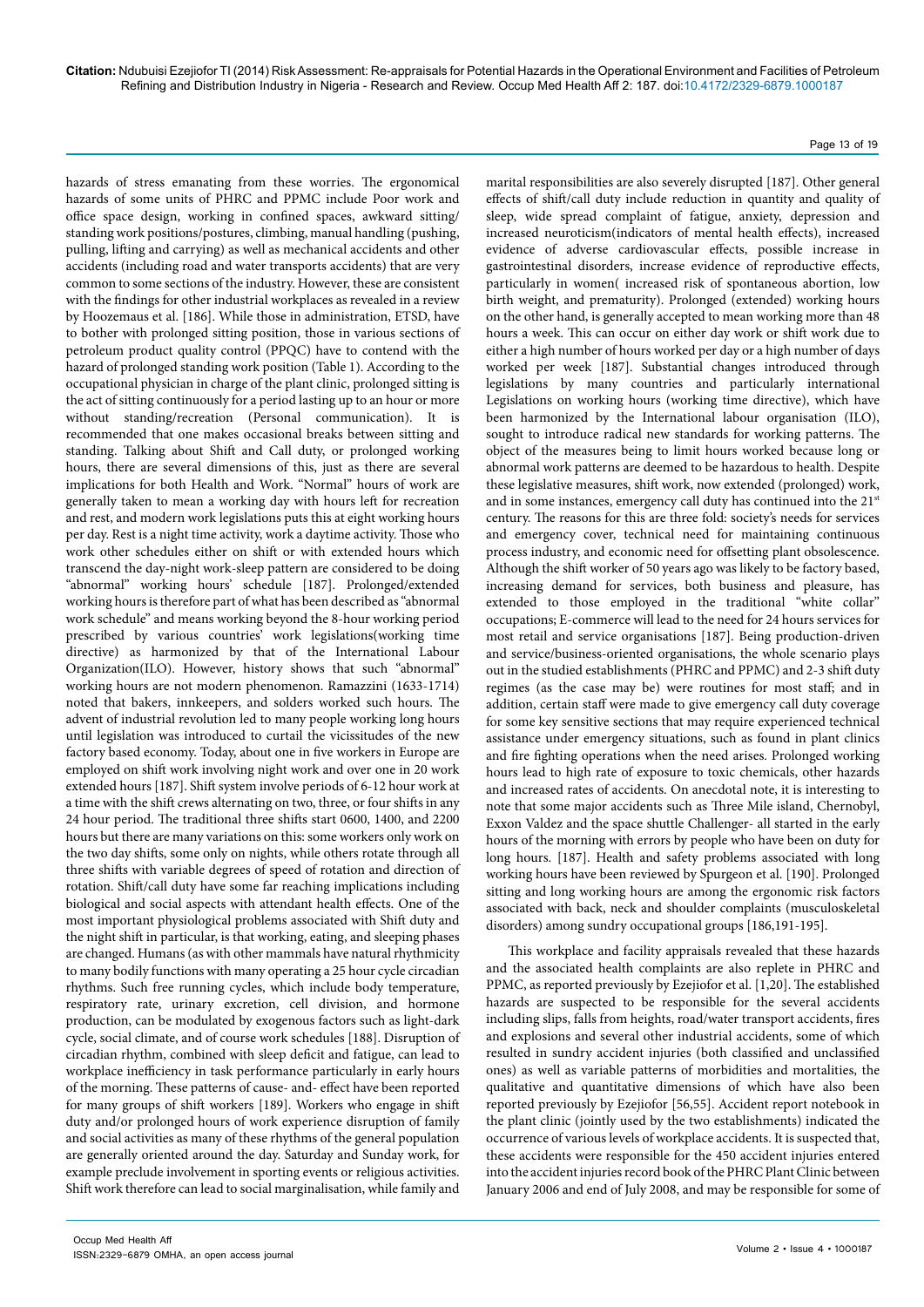the recorded morbidity and mortalities patterns of the establishments as reported [56,55]. These injuries distributed according to nature, sex, and prevalence represent injuries from all possible injury sources including biological sources such as insects and human bites, as well as physical bodily events such as slips and falls from heights. They are of diverse nature, affecting every conceivable body parts particularly though not restricted to the upper and lower limbs, and they were predominantly more in the males (95.1%) than females (4.9%). Lacerations (39.3%), bruises (16.4%), cuts (7.6%) and chemical splash/ burns (5.6%) were among the injury types that top the list. A variety of chemicals– acids, Caustic Soda, Gases, Fuels, Toluene, naphtha, chemical catalysts, Fire-fighting agents including dry chemical powder (DPC), etc. were among those responsible for chemical injuries. Indeed fire-fighting is a regular event in this industry involving the staff of Fire, Safety and Environment (FSE) who in some cases had recorded several casualties in terms of deaths and some degrees of burns. No wonder then that 2% of injuries in this industry are attributable to fire/steam burns [1,20,56]. In some cases it takes the combined effort of all the other fire-fighting facilities around (belonging to other establishments) to put off insipient fires (Personal communications with staff). Beyond sundry other accidents types of these establishments tagged unclassified (28.6%) and injuries also tagged unclassified (1.6%), there were serious indications that the recorded data is a far cry from the actual reality, since a number of staff hardly report most of their accidents, injuries and sicknesses for fear of losing their job. According to the staff, accumulation of such "bad records" by a staff is often viewed by management as an indication of carelessness or unhealthy disposition of such staff who is therefore considered unfit to continue in the employment, and becomes possible candidates for employment rationalization/retrenchments at the earliest need for this (Personal communications with staff). Given the spate of unemployment in the land, and the very slim chances of finding another job when retrenched, few if any, is willing to report accidents, injuries or sickness, as no one wants to lose his/her job(Personal communications with staff). From the foregoing, this workplace and facility appraisal has revealed the petroleum refining and distribution industry in Nigeria as one not free from the conventional workplace hazards. However, studies of similar establishments from other lands have shown that the hazardous nature of oil and gas industry is not peculiar to Nigeria. According to these studies, oil workers are continuously exposed to numerous hazardous materials and working conditions that place them at continuous risk of injury and death. Such chronic hazards include exposure to heat, fires, polluted air, noise, radiations and hazardous chemical materials, including asphalt, asbestos, aromatic hydrocarbons, arsenic, hexavalent chromium, nickel, carbon monoxide, coke dust, hydrogen sulphide, lead alkyls, natural gases, petroleum, phenol, and silica, with far reaching consequences [196-198]. As clearly demonstrated in this study, similar set of hazards also obtains in the Nigerian oil and gas industry, and present a wide range of health risks to the workers. Unfortunately, the effects of some of these industrially-derived hazards often go beyond the confines of the generating industries and their workers, and are also borne by residents and environments far removed from the generating industries. This is clearly demonstrated by the potential health risks of industrial activities noted on a beach in the United Kingdom following secondary chemical contamination by multiple chemical agents, including cyanide, ammonia and Polycyclic Aromatic Hydrocarbons (PAHs). Though the level of contamination of the beach by the adjacent former gas works site (suspected as the most likely source) was not found to pose a hazard to users of the beach, subsequent investigation of shellfish in the area led to warning signs being erected on the beach to prevent human consumption

#### Page 14 of 19

of mussels contaminated with PAHs [199]. Thus, with over 1000 former gasworks scattered across the United Kingdom, with most requiring some type of remediation, it is clear that several potentially highly hazardous materials (e.g. sulphides, cyanides, tarry liquids, ammoniacal liquors, coal tar, phenols and heavy metals) are likely to be present on such sites [199]. Also, such far reaching impact of industrial activities is again clearly supported by the submissions of Runion [200] on two such industrially-facilitated hazards- thermal and noise pollutions: "Thermal pollution involves the discharge of effluents that are significantly warmer than surrounding water, creating a localized warming effect that greatly disrupts surrounding marine ecosystem. Noise levels in refineries exceed 90 decibels, posing a significant threat to the health and safety of oil refinery employees and that of the local residents, with significant psychological hazards and their effects". In this connection, discharges into the surrounding environments from the aerial chimneys, gas flare stack and defective valves of the production facilities of Port Harcourt refinery (Figures 1 and 2) with yet-to-be determined magnitude of effects/consequence are worth taking note of, just as is the case with process water and/ or effluents, which is usually very hot, and bearing all manner of industrial chemical carry-overs, that are discharged after being treated (successfully or otherwise) into the nearby water body also used by the surrounding communities, with sundry consequences for the aquatic and terrestrial life forms.

Again, it is noteworthy that most building roofs in and around these industrial host communities usually turn brown within just few months after roofing- perhaps, resulting from the gases, sooths and other particulate air pollutants discharged from the industrial aerial chimneys, gas flare stack and/or other defective operational facilities. Indeed, these observations were corroborated by the reports of chemical assessment of atmospheric residual aerosol from satellite stations of these studied industrial sites [201,202] in which pH, electrical conductivity, and varying concentrations of acid rain gases, non-metallic and metallic ions (including some heavy metals) and particulate matter were reported, with higher concentrations of some of these found in stations closer to the industrial sites. Thus, in these and all other instances of industrially-facilitated pollution, not just the workers, but also all else within and beyond the immediate vicinity of the operational locations are put at great risk of resultant environmental pollution.

### **Conclusion**

The operational units (environments, facilities and activities) of petroleum oil refining and distribution industry in Nigeria are laden with numerous hazards that can be grouped into five main hazard categories viz: physical, chemical, biological, psychosocial and ergonomic hazards. Given that this situation dispose staff to sundry health risks and impacts, with eventual reduction in efficiency and productivity, there is urgent need for facility upgrade and industrial health policy/services update to ensure the abatement of these hazards and mitigation of associated health risks, as well as securing safer facilities, healthier and more productive work environment for the petroleum refining and distribution industry in Nigeria.

#### **Competing Interests**

The author declares that no competing interests exist.

#### **Author' Contributions**

TINE conceived and designed the study, collected, analyzed and interpreted the data, and also drafted the manuscript. The author has read and revised the final manuscript.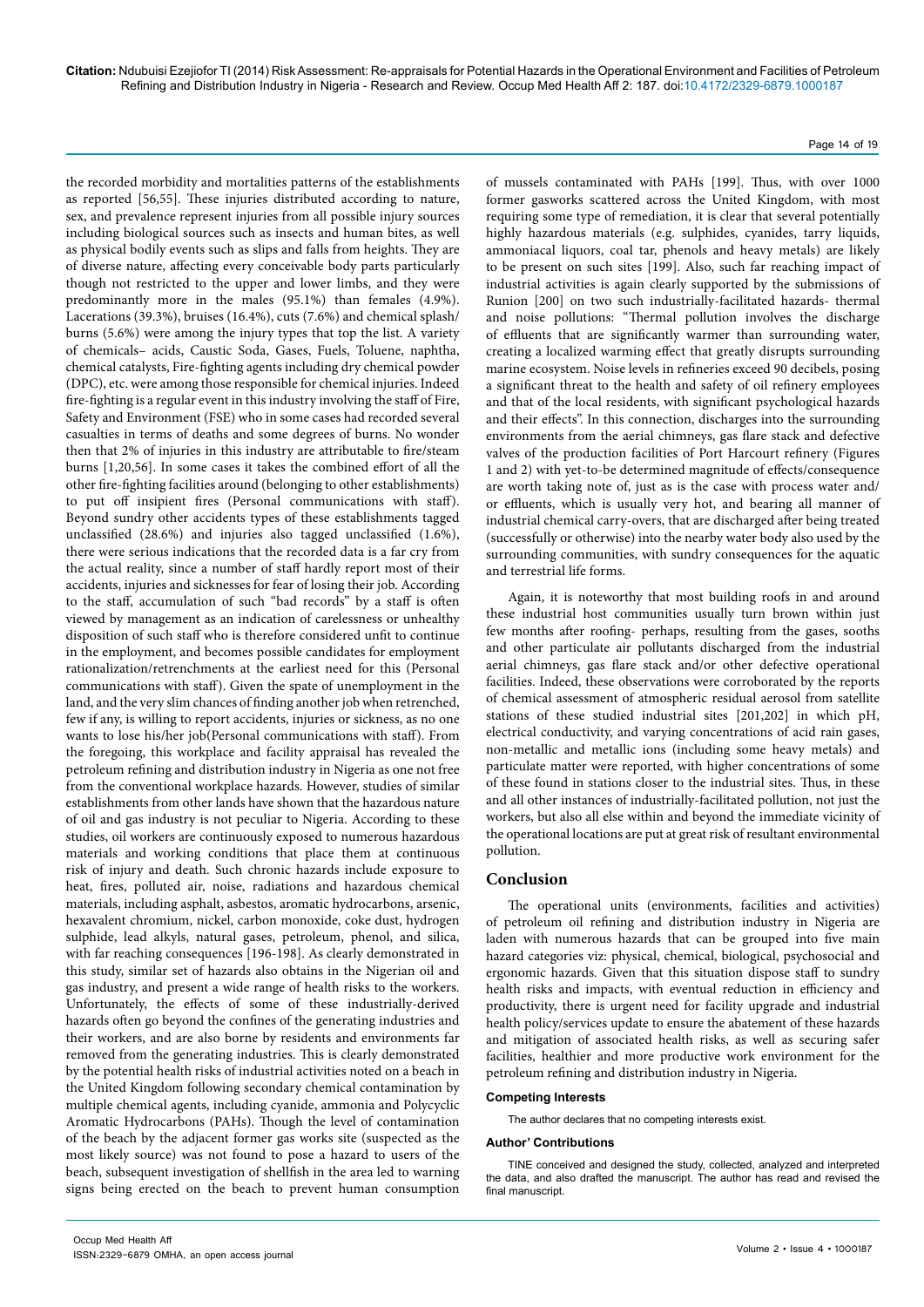#### **Acknowledgements**

The author is grateful to the Department of Petroleum Resources (DPR), Federal Ministry of Petroleum Resources for authorizing not only this study, but also the release of data by these studied establishments under her supervision. The management and staff of PHRC and PPMC are hereby appreciated for permitting and participating in this study. Credit for the success of this study goes to the entire staff of the plant clinic (used by both establishments) that were at the time of this study conducting periodic medical examination for the entire staff, an exercise that greatly smoothened this study. Special interest shown in this study and the various assistance rendered by Dr Shaibu M, an occupational physician and then head (Pant Clinic), Dr Idris F (who latter succeeded him) and their office secretaries, particularly miss Evangel Njoku were all very highly appreciated.

#### **References**

- 1. [Ezejiofor TIN, Iwuala MOE, Nwigwe HC \(2012\) Risk assessment: Prevalent](http://www.ajol.info/index.php/jomip/article/view/84126) [Occupational Hazards in Nigerian petroleum oil refining and distribution](http://www.ajol.info/index.php/jomip/article/view/84126) [industry. Journal of Medical Investigation and Practice 8: 24-829.](http://www.ajol.info/index.php/jomip/article/view/84126)
- 2. World Health Organization (WHO) (1995) Global Strategy on Occupational Safety and Health 1-4.
- 3. Baichoo P, Muchiri F (2010) Risk assessment training in Mauritius. Afr Newslett Occup Hlth Safety 20: 28-29.
- 4. Dyjack D, Dyjack AB (2000) Health hazards of the environment. Dialogue 12: 3.
- 5. Anonymous (1999) Workplace Hazards evolving as technologies develop. Afr Newslett Occup Hlth Safety 9: 22-23.
- 6. Machida S (2010) Risk assessment at workplaces. Afr Newslett Occup Hlth Safety 20: 27.
- 7. World Health Organization (WHO) (2000) World Health Report 2000. In: Lehtinen S. Consultation on ILO Safe Work Programme. Afr Newslett Occup Hlth Safety 10: 25-27.
- 8. Katula Y (2010) Risk assessment in Uganda. Afr Newslett Occup Hlth Safety 20: 33-34.
- 9. Kadiri SA (2010) Risk assessment and control in workplaces. Afr Newslett Occup Hlth Safety 20: 35-37.
- 10. Epstein PR, Selber J (2002) Oil A life cycle analysis of its health and environmental impacts. Report of centre for Health and the global Environment, Harvard Medical School Boston, and Massachusetts 73.
- 11. [Gennaro V, Finkelstein MM, Ceppi M, Fontana V, Montanaro F, et al. \(2000\)](http://www.ncbi.nlm.nih.gov/pubmed/10642417) [Mesothelioma and lung tumors attributable to asbestos among petroleum](http://www.ncbi.nlm.nih.gov/pubmed/10642417) [workers. Am J Ind Med 37: 275-282.](http://www.ncbi.nlm.nih.gov/pubmed/10642417)
- 12. PHRC Brochure. PHRC, Nigeria' Premier Petroleum Refining Company 2008;  $20$
- 13. [Orisakwe OE, Njan AA, Afonne OJ, Akumka DD, Orish VN, et al. \(2004\)](http://www.ncbi.nlm.nih.gov/pubmed/16696185) [Investigation into the nephrotoxicity of Nigerian bonny light crude oil in albino](http://www.ncbi.nlm.nih.gov/pubmed/16696185) [rats. Int J Environ Res Public Health 1: 106-110.](http://www.ncbi.nlm.nih.gov/pubmed/16696185)
- 14. Orisakwe OE, Akumka DD, Njan AA, Afonne OJ, Okechi OO (2005) Hepatotoxic and haematological effects of Nigrian Bonny light crude oil in male albino rats. Toxicological & Environmental Chemistry 87: 215-221.
- 15. Igbo NM, Dede EB, Ayalogu OE (2001) Acute Toxicity effects of crude petroleum (Bonny light), Kerosene, and Gasoline in Albino Rats. J Appl Sci Environ Mgt 5: 73-75.
- 16. Dede EB, Kagbo HD(2001) Investigation of Acute Toxicological Effects of Diesels Fuel in Rats (Rattus rattus) J Appl Sci Environ Mgt 5: 83-84.
- 17. Gabriel UU, Allison ME, Alagoa KJ (2001) Effects of Crude oil water Dispersion on the Haemoglobin and Haematocrit of the Afican Catfish, Clarias gariepinus. J Appl Sci Environ Mgt 5: 9-11.
- 18. Ayalogu OE, Igbo NM, Dede EB (2001) Biochemical changes in the plasma and Liver of Albino Rats exposed to Petroleum samples (gasoline, Kerosene, and Crude Petroleum) J Appl Sci Environ Mgt 5: 97-100.
- 19. Uba EC, Onyekonwu MO, Mbeledogu IU (2001) Modeling Environmental Contamination: Case study of a Potentially Polluted Area in the Niger Delta. J Appl Sci Environ Mgt 5: 77-84.
- 20. Ezejiofor TIN, Nwigwe HC, Osuala FOU, Iwuala MOE (2014) Appraisals for potential hazards in the operational environment and facilities of petroleum refining and distribution industry in Nigeria. J Med Investig Pract 9: 39-42.

21. World Health Organization (WHO), International Programme on Chemical Safety (IPCS) (1983) Guidelines on Studies in Environmental Epidemiology. Environmental Health Criteria 27 WHO Geneva 351.

Page 15 of 19

- 22. [Morrell S, Taylor R, Lyle D \(1997\) A review of health effects of aircraft noise.](http://www.ncbi.nlm.nih.gov/pubmed/9161085)  [Aust N Z J Public Health 21: 221-236.](http://www.ncbi.nlm.nih.gov/pubmed/9161085)
- 23. [Noël B \(2001\) Raynaud's phenomenon in workers exposed to vibration. Occup](http://www.ncbi.nlm.nih.gov/pubmed/11265674)  [Environ Med 58: 279-280.](http://www.ncbi.nlm.nih.gov/pubmed/11265674)
- 24. [Strömberg T, Dahlin LB, Rosén I, Lundborg G \(1999\) Neurophysiological](http://www.ncbi.nlm.nih.gov/pubmed/10372777)  [findings in vibration-exposed male workers. J Hand Surg Br 24: 203-209.](http://www.ncbi.nlm.nih.gov/pubmed/10372777)
- 25. [Verghese J, Galanopoulou AS, Herskovitz S \(2000\) Autonomic dysfunction in](http://www.ncbi.nlm.nih.gov/pubmed/10918257)  [idiopathic carpal tunnel syndrome. Muscle Nerve 23: 1209-1213.](http://www.ncbi.nlm.nih.gov/pubmed/10918257)
- 26. [Bovenzi M \(1998\) Exposure-response relationship in the hand-arm vibration](http://www.ncbi.nlm.nih.gov/pubmed/9860158)  [syndrome: an overview of current epidemiology research. Int Arch Occup](http://www.ncbi.nlm.nih.gov/pubmed/9860158)  [Environ Health 71: 509-519.](http://www.ncbi.nlm.nih.gov/pubmed/9860158)
- 27. [Gemne G, Pyykkö I, Taylor W, Pelmear PL \(1987\) The Stockholm Workshop](http://www.ncbi.nlm.nih.gov/pubmed/3433028)  [scale for the classification of cold-induced Raynaud's phenomenon in the hand](http://www.ncbi.nlm.nih.gov/pubmed/3433028)[arm vibration syndrome \(revision of the Taylor-Pelmear scale\). Scand J Work](http://www.ncbi.nlm.nih.gov/pubmed/3433028)  [Environ Health 13: 275-278.](http://www.ncbi.nlm.nih.gov/pubmed/3433028)
- 28. [Gemne G \(1997\) Diagnostics of hand-arm system disorders in workers who](http://www.ncbi.nlm.nih.gov/pubmed/9072015)  [use vibrating tools. Occup Environ Med 54: 90-95.](http://www.ncbi.nlm.nih.gov/pubmed/9072015)
- 29. [Little JM, Ferguson DA \(1972\) The incidence of the hypothenar hammer](http://www.ncbi.nlm.nih.gov/pubmed/5081541)  [syndrome. Arch Surg 105: 684-685.](http://www.ncbi.nlm.nih.gov/pubmed/5081541)
- 30. [Ferris BL, Taylor LM Jr, Oyama K, McLafferty RB, Edwards JM, et al. \(2000\)](http://www.ncbi.nlm.nih.gov/pubmed/10642713)  [Hypothenar hammer syndrome: proposed etiology. J Vasc Surg 31: 104-113.](http://www.ncbi.nlm.nih.gov/pubmed/10642713)
- 31. [Pyykkö I, Koskimies K, Starck J, Pekkarinen J, Färkkilä M, et al. \(1989\) Risk](http://www.ncbi.nlm.nih.gov/pubmed/2765417)  [factors in the genesis of sensorineural hearing loss in Finnish forestry workers.](http://www.ncbi.nlm.nih.gov/pubmed/2765417)  [Br J Ind Med 46: 439-446.](http://www.ncbi.nlm.nih.gov/pubmed/2765417)
- 32. [Pyykkö I, Starck J, Färkkilä M, Hoikkala M, Korhonen O, et al. \(1981\) Hand](http://www.ncbi.nlm.nih.gov/pubmed/7272242)[arm vibration in the aetiology of hearing loss in lumberjacks. Br J Ind Med 38:](http://www.ncbi.nlm.nih.gov/pubmed/7272242)  [281-289.](http://www.ncbi.nlm.nih.gov/pubmed/7272242)
- 33. [Iki M, Kurumatani N, Hirata K, Moriyama T \(1985\) An association between](http://www.ncbi.nlm.nih.gov/pubmed/4050688)  [Raynaud's phenomenon and hearing loss in forestry workers. Am Ind Hyg](http://www.ncbi.nlm.nih.gov/pubmed/4050688)  [Assoc J 46: 509-513.](http://www.ncbi.nlm.nih.gov/pubmed/4050688)
- 34. [Miyakita T, Miura H, Futatsuka M \(1987\) Noise-induced hearing loss in relation](http://www.ncbi.nlm.nih.gov/pubmed/3576142)  [to vibration-induced white finger in chain-saw workers. Scand J Work Environ](http://www.ncbi.nlm.nih.gov/pubmed/3576142)  [Health 13: 32-36.](http://www.ncbi.nlm.nih.gov/pubmed/3576142)
- 35. [Palmer KT, Griffin MJ, Syddall HE, Davis A, Pannett B, et al. \(2002\) Occupational](http://www.ncbi.nlm.nih.gov/pubmed/12205239)  [exposure to noise and the attributable burden of hearing difficulties in Great](http://www.ncbi.nlm.nih.gov/pubmed/12205239)  [Britain. Occup Environ Med 59: 634-639.](http://www.ncbi.nlm.nih.gov/pubmed/12205239)
- 36. [Palmer KT, Griffin MJ, Syddall HE, Pannett B, Cooper C, et al. \(2002\) Raynaud's](http://www.ncbi.nlm.nih.gov/pubmed/12205240)  [phenomenon, vibration induced white finger, and difficulties in hearing. Occup](http://www.ncbi.nlm.nih.gov/pubmed/12205240)  [Environ Med 59: 640-642.](http://www.ncbi.nlm.nih.gov/pubmed/12205240)
- 37. [Knipschild P \(1977\) V. Medical effects of aircraft noise: community](http://www.ncbi.nlm.nih.gov/pubmed/591083)  [cardiovascular survey. Int Arch Occup Environ Health 40: 185-190.](http://www.ncbi.nlm.nih.gov/pubmed/591083)
- 38. [Knipschild P \(1977\) VI. Medical effects of aircraft noise: general practice](http://www.ncbi.nlm.nih.gov/pubmed/591084)  [survey. Int Arch Occup Environ Health 40: 191-196.](http://www.ncbi.nlm.nih.gov/pubmed/591084)
- 39. [Knipschild P, Oudshoorn N \(1977\) VII. Medical effects of aircraft noise: drug](http://www.ncbi.nlm.nih.gov/pubmed/591085)  [survey. Int Arch Occup Environ Health 40: 197-200.](http://www.ncbi.nlm.nih.gov/pubmed/591085)
- 40. [Babisch W \(2000\) Traffic Noise and Cardiovascular Disease: Epidemiological](http://www.ncbi.nlm.nih.gov/pubmed/12689458)  [Review and Synthesis. Noise Health 2: 9-32.](http://www.ncbi.nlm.nih.gov/pubmed/12689458)
- 41. [Rosenlund M, Berglind N, Pershagen G, Järup L, Bluhm G \(2001\) Increased](http://www.ncbi.nlm.nih.gov/pubmed/11706142)  [prevalence of hypertension in a population exposed to aircraft noise. Occup](http://www.ncbi.nlm.nih.gov/pubmed/11706142)  [Environ Med 58: 769-773.](http://www.ncbi.nlm.nih.gov/pubmed/11706142)
- 42. [Björkman M, Ahrlin U, Rylander R \(1992\) Aircraft noise annoyance and average](http://www.ncbi.nlm.nih.gov/pubmed/1444593)  [versus maximum noise levels. Arch Environ Health 47: 326-329.](http://www.ncbi.nlm.nih.gov/pubmed/1444593)
- 43. [Cohen S, Evans GW, Krantz DS, Stokols D \(1980\) Physiological, motivational,](http://www.ncbi.nlm.nih.gov/pubmed/7377650)  [and cognitive effects of aircraft noise on children: moving from the laboratory to](http://www.ncbi.nlm.nih.gov/pubmed/7377650)  [the field. Am Psychol 35: 231-243.](http://www.ncbi.nlm.nih.gov/pubmed/7377650)
- 44. [Ising H, Rebentisch E, Poustka F, Curio I \(1990\) Annoyance and health risk](http://www.ncbi.nlm.nih.gov/pubmed/2228255)  [caused by military low-altitude flight noise. Int Arch Occup Environ Health 62:](http://www.ncbi.nlm.nih.gov/pubmed/2228255)  [357-363.](http://www.ncbi.nlm.nih.gov/pubmed/2228255)
- 45. [Curio I, Michalak R \(1993\) Results of a low-altitude flight noise study in](http://www.ncbi.nlm.nih.gov/pubmed/8460372)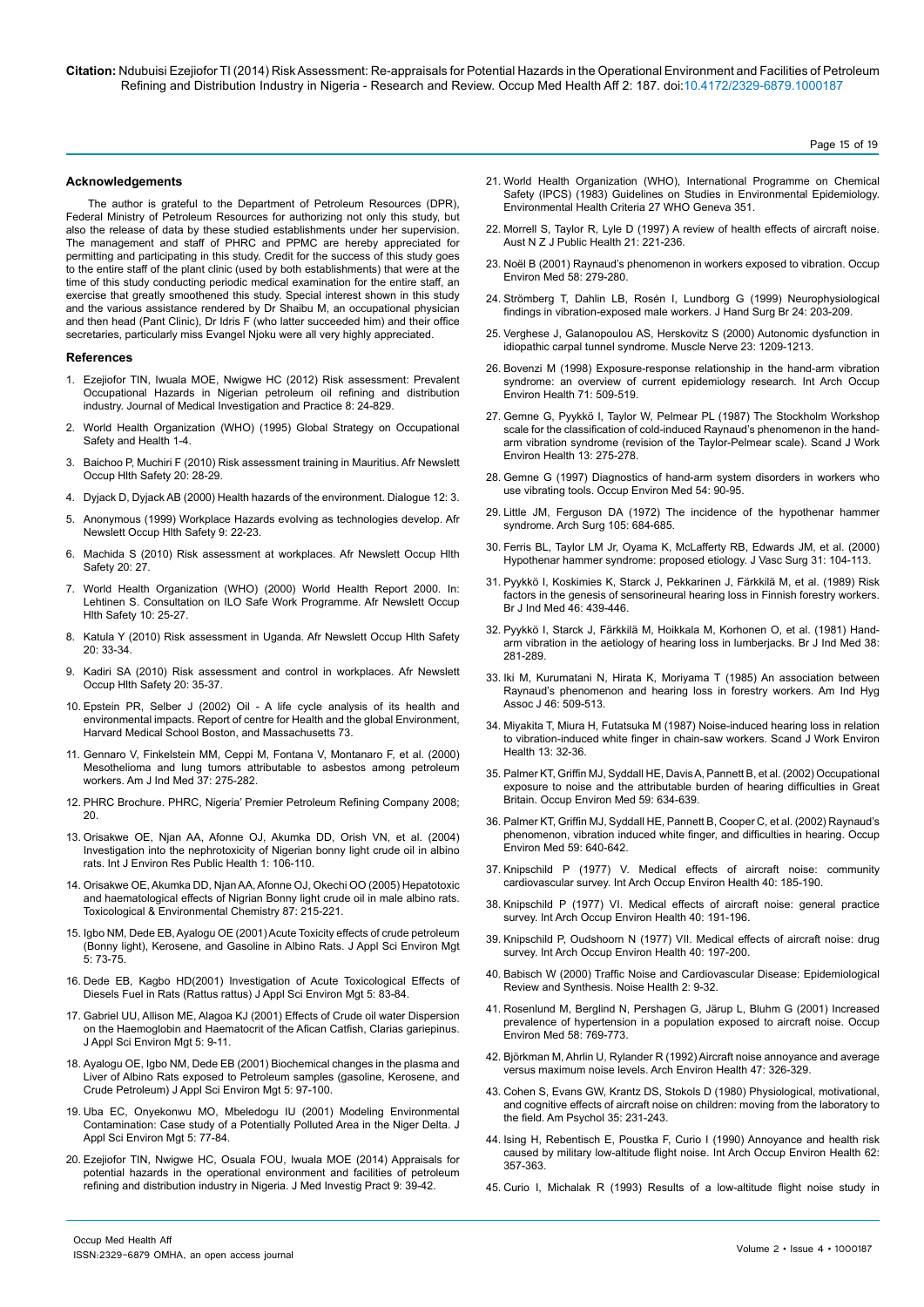Page 16 of 19

[Germany: acute extraaural effects. Schriftenr Ver Wasser Boden Lufthyg 88:](http://www.ncbi.nlm.nih.gov/pubmed/8460372) [307-321.](http://www.ncbi.nlm.nih.gov/pubmed/8460372)

- 46. [Koh D, Jeyaratnam J \(1998\) Occupational health in Singapore. Int Arch Occup](http://www.ncbi.nlm.nih.gov/pubmed/9749967) [Environ Health 71: 295-301.](http://www.ncbi.nlm.nih.gov/pubmed/9749967)
- 47. [Uimonen S, Mäki-Torkko E, Sorri M \(1998\) Hearing and occupation. Int J](http://www.ncbi.nlm.nih.gov/pubmed/9753884) [Circumpolar Health 57: 156-161.](http://www.ncbi.nlm.nih.gov/pubmed/9753884)
- 48. Amediofu GK (2002) Hearing impairment among workers in Gold mining in Ghana. Afr Newslett on Occup Health and Safety 12: 65-68.
- 49. Okwulehie PO (1996) Prevention of noise hazards at Nigerian work places. Afr Newslett on Occup Health and Safety 6: 67-69.
- 50. Ologe FE (2006) Noise levels in Nigeria: Health hazards and problems associated with their control. Afr Newslett on Occup Health and Safety 16: 36- 37
- 51. Smallwood J, Ehrlich R (2001) Occupational health in the South African Construction Industry: Management and Workers Perceptions. Afr Newslett on Occup health and safety: 11: 10-12.
- 52. Philips JI, Nelson G, Ross MH (2006) Preventing adverse effects of noise and vibration in the South African mining industry. Afr Newslett on Occup Health and Safety 16: 33-35.
- 53. Jennings NS (2001) Standards in mining Safety and health: An ILO perspective. Afr Newslett on Occup Health and Safety 11: 20-23.
- 54. Amweelo M (2000) Accidents Prevention in Namibia. Afr Newslett on Occup Health and Safety 10: 4-8.
- 55. Ezejiofor TIN (2010a) Morbidity and Mortality Patterns in Nigerian Petroleum Oil Refining and Distribution Industry. Mary Slessor J Med 10: 8-22.
- 56. EzejioforTIN (2010b) Patterns of accidents and injuries in Nigerian Petroleum Oil Refining and Distribution Industry. Mary Slessor J Med 10: 23-28.
- 57. Starck J (2006) Challenges for Noise control Programmes (Editorial). Afr Newslett on Occup Health and Safety 16: 31-32.
- 58. Health and Safety Commission (1987) Prevention of damage to hearing from noise at work. Draft Proposals for Regulations and Guidance, London: HMSO.
- 59. Jones JR, Hodgson JT, Osman J (1995) Self-reported working conditions. Health and Safety Executives. London: HMSO.
- 60. Health and Safety Commission (1997) Health and Safety Statistics 1996/7 London: HMSO.
- 61. ABI (1996) Occupational disease enquiry. Association of British Insurers.
- 62. National Institute of Environmental Health Sciences (NIEHS) (1998) Assessment of health effects from exposure to power line frequency electric and magnetic fields. Working Group report. Research Triangle Park, NC, USA: NIEHS
- 63. [Kheifets LI, Gilbert ES, Sussman SS, Guénel P, Sahl JD, et al. \(1999\)](http://www.ncbi.nlm.nih.gov/pubmed/10492657) [Comparative analyses of the studies of magnetic fields and cancer in electric](http://www.ncbi.nlm.nih.gov/pubmed/10492657) [utility workers: studies from France, Canada, and the United States. Occup](http://www.ncbi.nlm.nih.gov/pubmed/10492657) [Environ Med 56: 567-574.](http://www.ncbi.nlm.nih.gov/pubmed/10492657)
- 64. [Robinson CF, Petersen M, Palu S \(1999\) Mortality patterns among electrical](http://www.ncbi.nlm.nih.gov/pubmed/10561683) [workers employed in the U.S. construction industry, 1982-1987. Am J Ind Med](http://www.ncbi.nlm.nih.gov/pubmed/10561683) [36: 630-637.](http://www.ncbi.nlm.nih.gov/pubmed/10561683)
- 65. [IARC Working Group on the Evaluation of Carcinogenic Risks to Humans](http://www.ncbi.nlm.nih.gov/pubmed/12071196) [\(2002\) Non-ionizing radiation, Part 1: static and extremely low-frequency \(ELF\)](http://www.ncbi.nlm.nih.gov/pubmed/12071196) [electric and magnetic fields. IARC Monogr Eval Carcinog Risks Hum 80: 1-395.](http://www.ncbi.nlm.nih.gov/pubmed/12071196)
- 66. [Guénel P, Nicolau J, Imbernon E, Chevalier A, Goldberg M \(1996\) Exposure to](http://www.ncbi.nlm.nih.gov/pubmed/8956623) [50-Hz electric field and incidence of leukemia, brain tumors, and other cancers](http://www.ncbi.nlm.nih.gov/pubmed/8956623) [among French electric utility workers. Am J Epidemiol 144: 1107-1121.](http://www.ncbi.nlm.nih.gov/pubmed/8956623)
- 67. [Savitz DA, Loomis DP \(1995\) Magnetic field exposure in relation to leukemia](http://www.ncbi.nlm.nih.gov/pubmed/7817968) [and brain cancer mortality among electric utility workers. Am J Epidemiol 141:](http://www.ncbi.nlm.nih.gov/pubmed/7817968) [123-134.](http://www.ncbi.nlm.nih.gov/pubmed/7817968)
- 68. [Tynes T, Klaeboe L, Haldorsen T \(2003\) Residential and occupational exposure](http://www.ncbi.nlm.nih.gov/pubmed/12709519) [to 50 Hz magnetic fields and malignant melanoma: a population based study.](http://www.ncbi.nlm.nih.gov/pubmed/12709519) [Occup Environ Med 60: 343-347.](http://www.ncbi.nlm.nih.gov/pubmed/12709519)
- 69. [Sahl JD, Kelsh MA, Greenland S \(1993\) Cohort and nested case-control](http://www.ncbi.nlm.nih.gov/pubmed/8452898) [studies of hematopoietic cancers and brain cancer among electric utility](http://www.ncbi.nlm.nih.gov/pubmed/8452898) [workers. Epidemiology 4: 104-114.](http://www.ncbi.nlm.nih.gov/pubmed/8452898)
- 70. [Johansen C, Olsen JH \(1998\) Risk of cancer among Danish utility workers--a](http://www.ncbi.nlm.nih.gov/pubmed/9521181)  [nationwide cohort study. Am J Epidemiol 147: 548-555.](http://www.ncbi.nlm.nih.gov/pubmed/9521181)
- 71. Harrington JM, Nichols L, Sorohan T, Tongeren M van (2001) Leukaemia mortality in relation to magnetic field exposure mortality from brain tumours: findings from a study of United Kingdom electricity generation and transmission workers 1973-97. Occup Environ Med 58: 307-318.
- 72. [Sorahan T, Harrington JM \(2000\) Lung cancer in Yorkshire chrome platers,](http://www.ncbi.nlm.nih.gov/pubmed/10810127)  [1972-97. Occup Environ Med 57: 385-389.](http://www.ncbi.nlm.nih.gov/pubmed/10810127)
- 73. [Blettner M, Zeeb H, Langner I, Hammer GP, Schafft T \(2002\) Mortality from](http://www.ncbi.nlm.nih.gov/pubmed/12226003)  [cancer and other causes among airline cabin attendants in Germany, 1960-](http://www.ncbi.nlm.nih.gov/pubmed/12226003) [1997. Am J Epidemiol 156: 556-565.](http://www.ncbi.nlm.nih.gov/pubmed/12226003)
- 74. [Reynolds P, Cone J, Layefsky M, Goldberg DE, Hurley S \(2002\) Cancer](http://www.ncbi.nlm.nih.gov/pubmed/12074501)  [incidence in California flight attendants \(United States\). Cancer Causes Control](http://www.ncbi.nlm.nih.gov/pubmed/12074501)  [13: 317-324.](http://www.ncbi.nlm.nih.gov/pubmed/12074501)
- 75. [Ballard TJ, Lagorio S, De Santis M, De Angelis G, Santaquilani M, et al. \(2002\)](http://www.ncbi.nlm.nih.gov/pubmed/12019685)  [A retrospective cohort mortality study of Italian commercial airline cockpit crew](http://www.ncbi.nlm.nih.gov/pubmed/12019685)  [and cabin attendants, 1965-96. Int J Occup Environ Health 8: 87-96.](http://www.ncbi.nlm.nih.gov/pubmed/12019685)
- 76. [Rafnsson V, Sulem P, Tulinius H, Hrafnkelsson J \(2003\) Breast cancer risk in](http://www.ncbi.nlm.nih.gov/pubmed/14573709)  [airline cabin attendants: a nested case-control study in Iceland. Occup Environ](http://www.ncbi.nlm.nih.gov/pubmed/14573709)  [Med 60: 807-809.](http://www.ncbi.nlm.nih.gov/pubmed/14573709)
- 77. [Linnersjö A, Hammar N, Dammström BG, Johansson M, Eliasch H \(2003\)](http://www.ncbi.nlm.nih.gov/pubmed/14573710)  [Cancer incidence in airline cabin crew: experience from Sweden. Occup](http://www.ncbi.nlm.nih.gov/pubmed/14573710)  [Environ Med 60: 810-814.](http://www.ncbi.nlm.nih.gov/pubmed/14573710)
- 78. [Whelan EA \(2003\) Cancer incidence in airline cabin crew. Occup Environ Med](http://www.ncbi.nlm.nih.gov/pubmed/14573708)  [60: 805-806.](http://www.ncbi.nlm.nih.gov/pubmed/14573708)
- 79. [Lim MK \(2002\) Cosmic rays: are air crew at risk? Occup Environ Med 59: 428-](http://www.ncbi.nlm.nih.gov/pubmed/12107289) [432.](http://www.ncbi.nlm.nih.gov/pubmed/12107289)
- 80. [Blettner M, Grosche B, Zeeb H \(1998\) Occupational cancer risk in pilots and](http://www.ncbi.nlm.nih.gov/pubmed/9728738)  [flight attendants: current epidemiological knowledge. Radiat Environ Biophys](http://www.ncbi.nlm.nih.gov/pubmed/9728738)  [37: 75-80.](http://www.ncbi.nlm.nih.gov/pubmed/9728738)
- 81. [Bithell JF, Dutton SJ, Draper GJ, Neary NM \(1994\) Distribution of childhood](http://www.ncbi.nlm.nih.gov/pubmed/8086902)  [leukaemias and non-Hodgkin's lymphomas near nuclear installations in](http://www.ncbi.nlm.nih.gov/pubmed/8086902)  [England and Wales. BMJ 309: 501-505.](http://www.ncbi.nlm.nih.gov/pubmed/8086902)
- 82. [Morris MS, Knorr RS \(1996\) Adult leukemia and proximity-based surrogates](http://www.ncbi.nlm.nih.gov/pubmed/8757406)  [for exposure to Pilgrim plant's nuclear emissions. Arch Environ Health 51: 266-](http://www.ncbi.nlm.nih.gov/pubmed/8757406) [274.](http://www.ncbi.nlm.nih.gov/pubmed/8757406)
- 83. Pobel D, Viel JF (1997) Case-control study of leukaemia among young people near La Hague nuclear reprocessing plant: the environmental hypothesis revisited. BMJ 314: 101-106.
- 84. [Gulis G, Fitz O \(1998\) Cancer incidence around the Nuclear Power Plant](http://www.ncbi.nlm.nih.gov/pubmed/9787917)  [Jaslovské Bohunice. Cent Eur J Public Health 6: 183-187.](http://www.ncbi.nlm.nih.gov/pubmed/9787917)
- 85. [Sharp L, McKinney PA, Black RJ \(1999\) Incidence of childhood brain and other](http://www.ncbi.nlm.nih.gov/pubmed/10472304)  [non-haematopoietic neoplasms near nuclear sites in Scotland, 1975-94. Occup](http://www.ncbi.nlm.nih.gov/pubmed/10472304)  [Environ Med 56: 308-314.](http://www.ncbi.nlm.nih.gov/pubmed/10472304)
- 86. [Sharp L, Black RJ, Harkness EF, McKinney PA \(1996\) Incidence of childhood](http://www.ncbi.nlm.nih.gov/pubmed/8994402)  [leukaemia and non-Hodgkin's lymphoma in the vicinity of nuclear sites in](http://www.ncbi.nlm.nih.gov/pubmed/8994402)  [Scotland, 1968-93. Occup Environ Med 53: 823-831.](http://www.ncbi.nlm.nih.gov/pubmed/8994402)
- 87. [Hattchouel JM, Laplanche A, Hill C \(1996\) Cancer mortality around French](http://www.ncbi.nlm.nih.gov/pubmed/8775592)  [nuclear sites. Ann Epidemiol 6: 126-129.](http://www.ncbi.nlm.nih.gov/pubmed/8775592)
- 88. [Kaatsch P, Kaletsch U, Meinert R, Michaelis J \(1998\) An extended study on](http://www.ncbi.nlm.nih.gov/pubmed/9934718)  [childhood malignancies in the vicinity of German nuclear power plants. Cancer](http://www.ncbi.nlm.nih.gov/pubmed/9934718)  [Causes Control 9: 529-533.](http://www.ncbi.nlm.nih.gov/pubmed/9934718)
- 89. Winkel J, Westgaard RH (1992) Occupational and individual risk factors for shoulder-neck complaints: part II. The scientific basis (Literature review) for the guide. International journal of industrial Ergomics 10: 85-104.
- 90. Hagberg M, Silverstein BA, Wells RV (1995) Work related musculoskeletal disorders: a reference book for prevention. London: Taylor Francis 1-421.
- 91. [Hales TR, Bernard BP \(1996\) Epidemiology of work-related musculoskeletal](http://www.ncbi.nlm.nih.gov/pubmed/8823390)  [disorders. Orthop Clin North Am 27: 679-709.](http://www.ncbi.nlm.nih.gov/pubmed/8823390)
- 92. National Institute for Occupational Safety and Health (NIOSH) (1997) Musculoskeletal Disorders and workplace factors; a critical review of epidemiologic evidence for work-related musculoskeletal disorders of the neck, upper extremity, and low back. Cincinnati, Ohio: DHHS (NIOSH) 2: 1-5.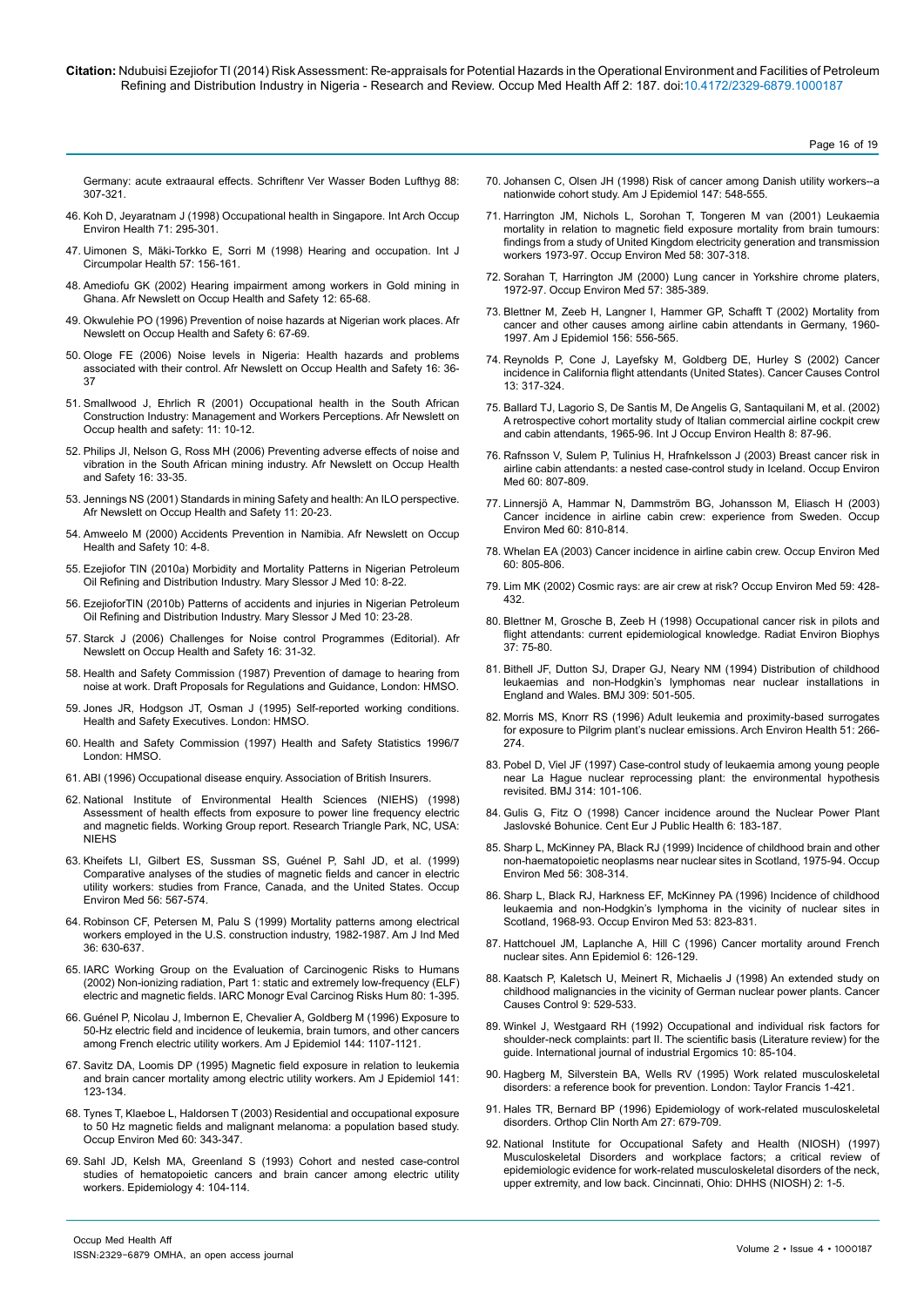Page 17 of 19

- 93. Ezejiofor Tobias I Ndubuisi, AN Ezejiofor, NE Onyedineke MOE Iwuala (2013) Anthropometrical and Biochemical Markers of Cardiovascular Health Risks among Petroleum Oil Refining and distribution Industry Workers, Nigeria J Med Lab Sci 22: 21-32.
- 94. Beshir MY (1994) Thermal work environment in Africa (editorial). Afr Newslett on Occup Health and safety 4: 3.
- 95. Amweelo M (2001a) Prevention of accidents and diseases in Namibian building construction. Afr Newslett on Occup Health and Safety 11: 13-16.
- 96. Amweelo M (2001b) Accident Prevention in Namibian mines. Afr Newslett on Occup Health and Safety 11: 26-27.
- 97. Negash D (2002) Work related diseases. Afr Newslett on Occup Health and Safety 12: 51-54
- 98. Atambo H (1995) Work and hazards in Jua Kali industries in Kenya. Afr Newslett on Occup Health and Safety 5: 32-34.
- 99. [Brake DJ, Bates GP \(2003\) Fluid losses and hydration status of industrial](http://www.ncbi.nlm.nih.gov/pubmed/12554834) [workers under thermal stress working extended shifts. Occup Environ Med 60:](http://www.ncbi.nlm.nih.gov/pubmed/12554834) [90-96.](http://www.ncbi.nlm.nih.gov/pubmed/12554834)
- 100.Scotto J, Fears TR, Fraumeni JF Jr (1996) Solar radiation. In: Schottenfeld D, Fraumeni JF Jr. (eds). Cancer epidemiology and prevention. New York: Oxford University Press, pp: 355-372.
- 101.[Freedman DM, Dosemeci M, McGlynn K \(2002\) Sunlight and mortality from](http://www.ncbi.nlm.nih.gov/pubmed/11934953) [breast, ovarian, colon, prostate, and non-melanoma skin cancer: a composite](http://www.ncbi.nlm.nih.gov/pubmed/11934953) [death certificate based case-control study. Occup Environ Med 59: 257-262.](http://www.ncbi.nlm.nih.gov/pubmed/11934953)
- 102.Birch-machin M (2005) Skin Cancer: How to protect yourself. Awake June 8: 3-11.
- 103.Khogali M, Award El-Karim M (1987) Working in hot climate. In: Harrington J M. (edn.,) Recent advances in Occupational Health 3rd edn, Churchill Livingston, London pp: 171-189.
- 104.Changnon SA, Kunkel K E, Reinke B C (1996) Impacts and Responses to the 1995 Heat weave: A call to Action. Bulletin of the American Meteorological Society 77: 1497-506.
- 105.Alazab RMA (2004) Work-related diseases and occupational injuries among workers in the construction industry. Afr Newslett on Occup Health and Safety 14: 37-42.
- 106.Makambaya S (1994) Work in cold environments. Afr Newslett on Occup Health and Safety 4: 7-8.
- 107.Nderitu MD (2002) Occupational diseases related to wet and cold conditions in Kenya. Afr Newslett on Occup Health and Safety 12(3): 75
- 108.Uronu AB, Lekei EE (2004) Health hazard for plant quarantine and pesticides inspectors in Tanzania. Afr Newslett on Occup Health and Safety 14: 7-9.
- 109.Raegoeng KG (2003) Safety and Health in the informal sector and small-scale industries: the experience of Botswana. Afr Newslett on Occup Health and Safety 13: 10-12.
- 110. WHO (IPCS) (1993) Biomarkers and Risk Assessment: Concept and Principles. Environmental Health Criteria 155 WHO, Geneva, pp: 82.
- 111. [Duarte-Davidson R, Courage C, Rushton L, Levy L \(2001\) Benzene in](http://www.ncbi.nlm.nih.gov/pubmed/11119628) [the environment: an assessment of the potential risks to the health of the](http://www.ncbi.nlm.nih.gov/pubmed/11119628) [population. Occup Environ Med 58: 2-13.](http://www.ncbi.nlm.nih.gov/pubmed/11119628)
- 112.Aitio A (2003) Chemical Safety (Editorial) Afr Nweslett on Occup Hlth 13: 55.
- 113.WHO (1977) Environmental Health Criteria 1 Mercury WHO, Geneva pp: 121.
- 114. Tsuchiya K (1978) Cadmium studies in Japan: a review. Elsevier Biomedical Press Amsterdam pp: 376.
- 115.WHO (1979a) Sulphur oxides and suspended particulate matter. Environmental Health Criteria 8. WHO, Geneva, pp: 93.
- 116.WHO (IPCS) (1987) Principles of Studies on Diseases of Suspected Chemical Aetiology and Their Prevention. Environmental Health Criteria 72 WHO, Geneva pp: 79.
- 117. [\[No authors listed\] \(1992\) Occupational exposures to mists and vapours from](http://www.ncbi.nlm.nih.gov/pubmed/1345371) [strong inorganic acids and other industrial chemicals. Working Group views](http://www.ncbi.nlm.nih.gov/pubmed/1345371) [and expert opinions, Lyon, 15-22 October 1991. IARC Monogr Eval Carcinog](http://www.ncbi.nlm.nih.gov/pubmed/1345371) [Risks Hum 54: 1-310.](http://www.ncbi.nlm.nih.gov/pubmed/1345371)
- 118.Sherertz PC (1998) Petroleum Products: Report of the Virginia Department of Health, Division of Health Hazards Control.
- 119. [Henry JA \(1998\) Composition and toxicity of petroleum products and their](http://www.ncbi.nlm.nih.gov/pubmed/9506262)  [additives. Hum Exp Toxicol 17: 111-123.](http://www.ncbi.nlm.nih.gov/pubmed/9506262)
- 120.[Crebelli R, Tomei F, Zijno A, Ghittori S, Imbriani M, et al. \(2001\) Exposure to](http://www.ncbi.nlm.nih.gov/pubmed/11171929)  [benzene in urban workers: environmental and biological monitoring of traffic](http://www.ncbi.nlm.nih.gov/pubmed/11171929)  [police in Rome. Occup Environ Med 58: 165-171.](http://www.ncbi.nlm.nih.gov/pubmed/11171929)
- 121.[Rothman N, Smith MT, Hayes RB, Li GL, Irons RD, et al. \(1996\) An](http://www.ncbi.nlm.nih.gov/pubmed/9118921)  [epidemiologic study of early biologic effects of benzene in Chinese workers.](http://www.ncbi.nlm.nih.gov/pubmed/9118921)  [Environ Health Perspect 104 Suppl 6: 1365-1370.](http://www.ncbi.nlm.nih.gov/pubmed/9118921)
- 122.[Wallace L \(1996\) Environmental exposure to benzene: an update. Environ](http://www.ncbi.nlm.nih.gov/pubmed/9118882)  [Health Perspect 104 Suppl 6: 1129-1136.](http://www.ncbi.nlm.nih.gov/pubmed/9118882)
- 123.[Dinkel E, Mundinger A, Schopp D, Grosser G, Hauenstein KH \(1990\)](http://www.ncbi.nlm.nih.gov/pubmed/2117114)  [Diagnostic imaging in metastatic lung disease. Lung 168 Suppl: 1129-1136.](http://www.ncbi.nlm.nih.gov/pubmed/2117114)
- 124.[Snyder R, Hedli CC \(1996\) An overview of benzene metabolism. Environ](http://www.ncbi.nlm.nih.gov/pubmed/9118888)  [Health Perspect 104 Suppl 6: 1165-1171.](http://www.ncbi.nlm.nih.gov/pubmed/9118888)
- 125.[Smith MT \(2010\) Advances in understanding benzene health effects and](http://www.ncbi.nlm.nih.gov/pubmed/20070208)  [susceptibility. Annu Rev Public Health 31: 133-148 2 p following 148.](http://www.ncbi.nlm.nih.gov/pubmed/20070208)
- 126.[Vinceti M, Rothman KJ, Crespi CM, Sterni A, Cherubini A, et al. \(2012\)](http://www.ncbi.nlm.nih.gov/pubmed/22892901)  [Leukemia risk in children exposed to benzene and PM10 from vehicular traffic:](http://www.ncbi.nlm.nih.gov/pubmed/22892901)  [a case-control study in an Italian population. Eur J Epidemiol 27: 781-790.](http://www.ncbi.nlm.nih.gov/pubmed/22892901)
- 127.[Whitworth KW, Symanski E, Coker AL \(2008\) Childhood lymphohematopoietic](http://www.ncbi.nlm.nih.gov/pubmed/19057714)  [cancer incidence and hazardous air pollutants in southeast Texas, 1995-2004.](http://www.ncbi.nlm.nih.gov/pubmed/19057714)  [Environ Health Perspect 116: 1576-1580.](http://www.ncbi.nlm.nih.gov/pubmed/19057714)
- 128.[Khalade A, Jaakkola MS, Pukkala E, Jaakkola JJ \(2010\) Exposure to benzene](http://www.ncbi.nlm.nih.gov/pubmed/20584305)  [at work and the risk of leukemia: a systematic review and meta-analysis.](http://www.ncbi.nlm.nih.gov/pubmed/20584305)  [Environ Health 9: 31.](http://www.ncbi.nlm.nih.gov/pubmed/20584305)
- 129.[Costantini AS, Benvenuti A, Vineis P, Kriebel D, Tumino R, et al. \(2008\) Risk](http://www.ncbi.nlm.nih.gov/pubmed/18651579)  [of leukemia and multiple myeloma associated with exposure to benzene and](http://www.ncbi.nlm.nih.gov/pubmed/18651579)  [other organic solvents: evidence from the Italian Multicenter Case-control](http://www.ncbi.nlm.nih.gov/pubmed/18651579)  [study. Am J Ind Med 51: 803-811.](http://www.ncbi.nlm.nih.gov/pubmed/18651579)
- 130.[Snyder R \(2000\) Overview of the toxicology of benzene. J Toxicol Environ](http://www.ncbi.nlm.nih.gov/pubmed/11086937)  [Health A 61: 339-346.](http://www.ncbi.nlm.nih.gov/pubmed/11086937)
- 131.[Marchetti F, Eskenazi B, Weldon RH, Li G, Zhang L, et al. \(2012\) Occupational](http://www.ncbi.nlm.nih.gov/pubmed/22086566)  [exposure to benzene and chromosomal structural aberrations in the sperm of](http://www.ncbi.nlm.nih.gov/pubmed/22086566)  [Chinese men. Environ Health Perspect 120: 229-234.](http://www.ncbi.nlm.nih.gov/pubmed/22086566)
- 132.[Dündarz MR, Türkbay T, Akay C, Sarici SU, Aydin A, et al. \(2003\) Antioxidant](http://www.ncbi.nlm.nih.gov/pubmed/12718371)  [enzymes and lipid peroxidation in adolescents with inhalant abuse. Turk J](http://www.ncbi.nlm.nih.gov/pubmed/12718371)  [Pediatr 45: 43-45.](http://www.ncbi.nlm.nih.gov/pubmed/12718371)
- 133.[Dere E, Ari F \(2009\) Effect of Benzene on liver functions in rats \(Rattus](http://www.ncbi.nlm.nih.gov/pubmed/18566902)  [norvegicus\). Environ Monit Assess 154: 23-27.](http://www.ncbi.nlm.nih.gov/pubmed/18566902)
- 134.[Kotseva K, Popov T \(1998\) Study of the cardiovascular effects of occupational](http://www.ncbi.nlm.nih.gov/pubmed/9827890)  [exposure to organic solvents. Int Arch Occup Environ Health 71 Suppl: S87-](http://www.ncbi.nlm.nih.gov/pubmed/9827890) [91.](http://www.ncbi.nlm.nih.gov/pubmed/9827890)
- 135.[Baslo A, Aksoy M \(1982\) Neurological abnormalities in chronic benzene](http://www.ncbi.nlm.nih.gov/pubmed/7084168)  [poisoning. A study of six patients with aplastic anemia and two with](http://www.ncbi.nlm.nih.gov/pubmed/7084168)  [preleukemia. Environ Res 27: 457-465.](http://www.ncbi.nlm.nih.gov/pubmed/7084168)
- 136.[Mandiracioglu A, Akgur S, Kocabiyik N, Sener U \(2011\) Evaluation of](http://www.ncbi.nlm.nih.gov/pubmed/21421681)  [neuropsychological symptoms and exposure to benzene, toluene and xylene](http://www.ncbi.nlm.nih.gov/pubmed/21421681)  [among two different furniture worker groups in Izmir. Toxicol Ind Health 27:](http://www.ncbi.nlm.nih.gov/pubmed/21421681)  [802-809.](http://www.ncbi.nlm.nih.gov/pubmed/21421681)
- 137.Agency for Toxic Substances and Disease Registry (ATSDR) (2007). Public Health Statement.
- 138.[Gong YY, Kishi R, Katakura Y, Tsukishima E, Fujiwara K, et al. \(2002\) Relation](http://www.ncbi.nlm.nih.gov/pubmed/12468749)  [between colour vision loss and occupational styrene exposure level. Occup](http://www.ncbi.nlm.nih.gov/pubmed/12468749)  [Environ Med 59: 824-829.](http://www.ncbi.nlm.nih.gov/pubmed/12468749)
- 139.[Campagna D, Mergler D, Huel G, Bélanger S, Truchon G, et al. \(1995\) Visual](http://www.ncbi.nlm.nih.gov/pubmed/8571095)  [dysfunction among styrene-exposed workers. Scand J Work Environ Health](http://www.ncbi.nlm.nih.gov/pubmed/8571095)  [21: 382-390.](http://www.ncbi.nlm.nih.gov/pubmed/8571095)
- 140.[Matikainen E, Forsman-Grönholm L, Pfäffli P, Juntunen J \(1993\) Neurotoxicity](http://www.ncbi.nlm.nih.gov/pubmed/8070862)  [in workers exposed to styrene. IARC Sci Publ : 153-161.](http://www.ncbi.nlm.nih.gov/pubmed/8070862)
- 141.[Flodin U, Ekberg K, Andersson L \(1989\) Neuropsychiatric effects of low](http://www.ncbi.nlm.nih.gov/pubmed/2590646)  [exposure to styrene. Br J Ind Med 46: 805-808.](http://www.ncbi.nlm.nih.gov/pubmed/2590646)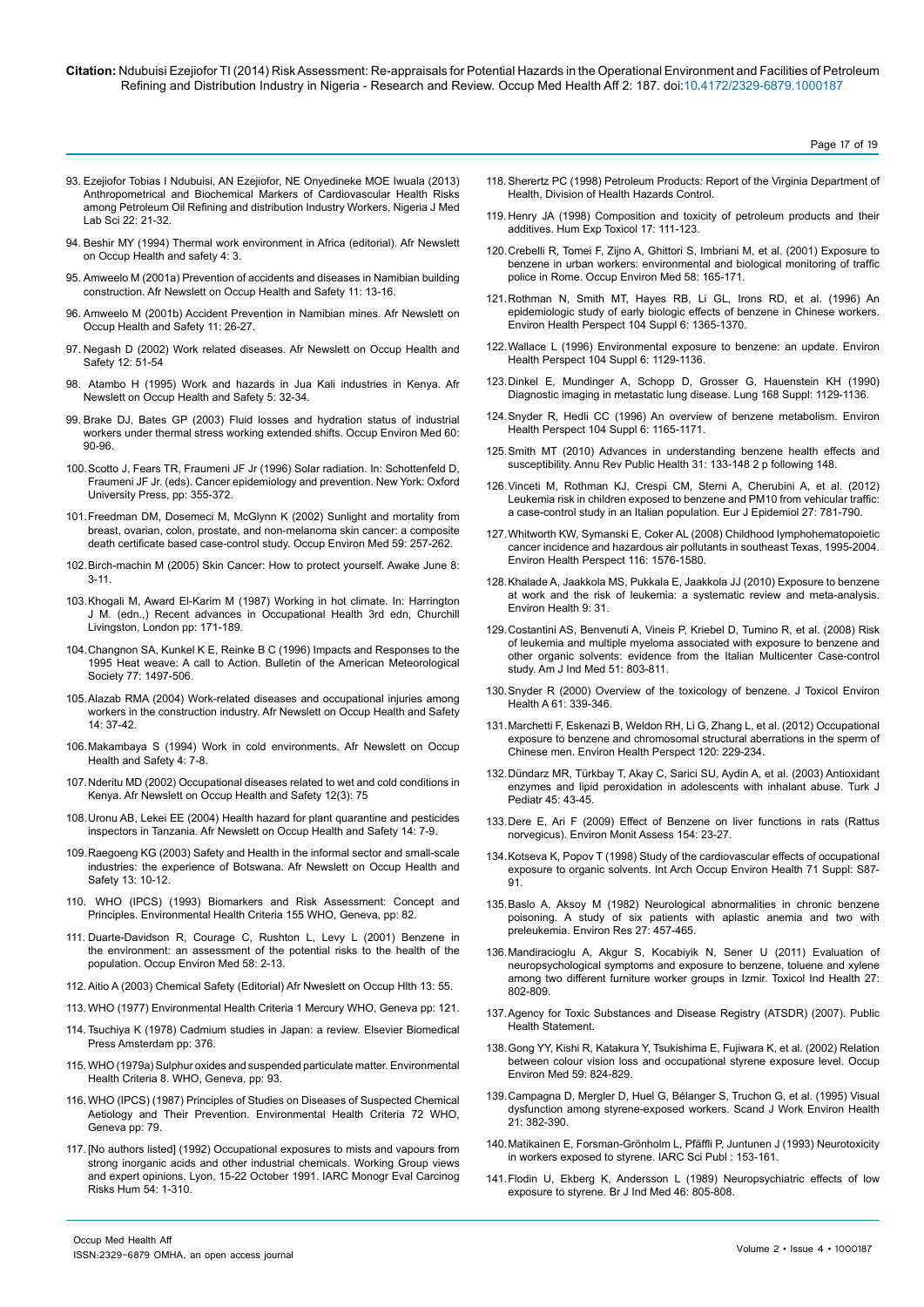Page 18 of 19

- 142.Viaene MK, Pauwels W, Veulemans H, Roels HA, Masschelein R (2001) Neurobehavioural changes and persistence of complaints in workers exposed to styrene in a polyester boat building plant: influence of exposure characteristics and microsomal epoxide hydrolase phenotype. Occup Environ Med 58: 103-112.
- 143.[Andersson E, Hagberg S, Nilsson T, Persson B, Wingren G, et al. \(2001\) A](http://www.ncbi.nlm.nih.gov/pubmed/11303081) [case-referent study of cancer mortality among sulfate mill workers in Sweden.](http://www.ncbi.nlm.nih.gov/pubmed/11303081) [Occup Environ Med 58: 321-324.](http://www.ncbi.nlm.nih.gov/pubmed/11303081)
- 144.[Zeegers MP, Swaen GM, Kant I, Goldbohm RA, van den Brandt PA \(2001\)](http://www.ncbi.nlm.nih.gov/pubmed/11511746) [Occupational risk factors for male bladder cancer: results from a population](http://www.ncbi.nlm.nih.gov/pubmed/11511746) [based case cohort study in the Netherlands. Occup Environ Med 58: 590-596.](http://www.ncbi.nlm.nih.gov/pubmed/11511746)
- 145.Farrow C, Wheeler H, Bates N (edn.,) The chemical incident management handbook In: Goodfellow FJL, Murray VSG, Ouki SK, Iversen A, Sparks A, Bartlett T (2001). Public health response to an incident of secondary chemical contamination at a beach in the United Kingdom. Occup Environ Med 58: 232- 238.
- 146.[Goodfellow FJ, Murray VS, Ouki SK, Iversen A, Sparks A, et al. \(2001\) Public](http://www.ncbi.nlm.nih.gov/pubmed/11245739) [health response to an incident of secondary chemical contamination at a](http://www.ncbi.nlm.nih.gov/pubmed/11245739) [beach in the United Kingdom. Occup Environ Med 58: 232-238.](http://www.ncbi.nlm.nih.gov/pubmed/11245739)
- 147.Hathaway GJ, Proctor NH, Hughes JP. Proctor and Hughes J (1996) chemical hazards of the workplace. (4th edn.,) John Wiley and Sons.
- 148.TOMES plus system (1997) Toxicity of polycyclic Aromatic hydrocarbons (PAH) in Humans. In: Goodfellow FJL, Murray VSG, Ouki SK, Iversen A, Sparks A, Bartlett T (2001). Public health response to an incident of secondary chemical contamination at a beach in the United Kingdom. Occup Environ Med 58: 232-238.
- 149.Ezejiofor TIN., Ezejiofor AN., Iwuala M.O.E., (2013b). Toxic Nephropathy: A Potential Health Effect of Occupational Exposures in Petroleum Oil Refining and Distribution Industry Workers in Nigeria. The Journal of Toxicology and Health. Photon 103: 330-344.
- 150.Ezejiofor Tobias I Ndubuisi, Ezejiofor N Anthonet, Orisakwe, E Orish, Nwigwe C et al. (2014) Anicteric hepatoxicity: a potential health risk of occupational exposures in Nigerian petroleum oil refining and distribution industry. Journal of Occupational Medicine and Toxicology 9: 1-14.
- 151.[Ezeonu FC, Ezejiofor TI \(1999\) Biochemical indicators of occupational health](http://www.ncbi.nlm.nih.gov/pubmed/10371057) [hazards in Nkalagu cement industry workers, Nigeria. Sci Total Environ 228:](http://www.ncbi.nlm.nih.gov/pubmed/10371057) [275-278.](http://www.ncbi.nlm.nih.gov/pubmed/10371057)
- 152.Ezejiofor Tobias IN (2001) Anicteric Hepatitis: An occupational hazard in cement industry workers. Journal of Medical Investigation and Practice 3: 53- 57.
- 153.EzejioforTobias IN and Ezeonu, Francis C (2002) Biochemical indicators of occupational health hazards in Enugu coal miners, Nigeria. International Journal of Environmental Health &Human Development 3: 31-35.
- 154.Ezejiofor TIN and Mba IEK (2003) Serum Bicarbonate levels in Cement factory workers: A Predictor for Occupational Lung Disease. Journal of Medical Investigation & Practice 4: 15-18.
- 155.Ezejiofor Tobias I Ndubuisi, Ezejiofor A N, Udebuani AC, Ezeji EU, Ayalogbu EA et al. (2013a) Journal of Toxicology and Environmental Health Sciences 5: 1-11.
- 156.Decosemo GAL, Griffiths WD (1992) Problems associated with the assessment of airborne microorganisms. J Aerosol Sci 23: 655-658.
- 157.[Lacey J, Crook B \(1988\) Fungal and actinomycete spores as pollutants of the](http://www.ncbi.nlm.nih.gov/pubmed/3067644) [workplace and occupational allergens. Ann Occup Hyg 32: 515-533.](http://www.ncbi.nlm.nih.gov/pubmed/3067644)
- 158.Millner P (1995) Bioaerosols and composting. Biocycle: 48-54 .
- 159.[Bünger J, Antlauf-Lammers M, Schulz TG, Westphal GA, Müller MM, et](http://www.ncbi.nlm.nih.gov/pubmed/10854498) [al. \(2000\) Health complaints and immunological markers of exposure to](http://www.ncbi.nlm.nih.gov/pubmed/10854498) [bioaerosols among biowaste collectors and compost workers. Occup Environ](http://www.ncbi.nlm.nih.gov/pubmed/10854498) [Med 57: 458-464.](http://www.ncbi.nlm.nih.gov/pubmed/10854498)
- 160.[Eduard W, Heederik D \(1998\) Methods for quantitative assessment of](http://www.ncbi.nlm.nih.gov/pubmed/9487665) [airborne levels of noninfectious microorganisms in highly contaminated work](http://www.ncbi.nlm.nih.gov/pubmed/9487665) [environments. Am Ind Hyg Assoc J 59: 113-127.](http://www.ncbi.nlm.nih.gov/pubmed/9487665)
- 161.[Eduard W, Douwes J, Mehl R, Heederik D, Melbostad E \(2001\) Short term](http://www.ncbi.nlm.nih.gov/pubmed/11160989) [exposure to airborne microbial agents during farm work: exposure-response](http://www.ncbi.nlm.nih.gov/pubmed/11160989) [relations with eye and respiratory symptoms. Occup Environ Med 58: 113-118.](http://www.ncbi.nlm.nih.gov/pubmed/11160989)
- 162.Lacey J, Dutkiewicz J (1994) Bioaerosols and Occupational lung disease. J aerosol Sci 25: 1371-404.
- 163.Chippaux JP (2000). Prevention of snakebites and management of envenomations in Africa. Afr Newslett on Occup Health and Safety 10: 12-15.
- 164.[Chippaux JP \(1998\) Snake-bites: appraisal of the global situation. Bull World](http://www.ncbi.nlm.nih.gov/pubmed/9868843)  [Health Organ 76: 515-524.](http://www.ncbi.nlm.nih.gov/pubmed/9868843)
- 165.[Thorn J, Kerekes E \(2001\) Health effects among employees in sewage](http://www.ncbi.nlm.nih.gov/pubmed/11494345)  [treatment plants: A literature survey. Am J Ind Med 40: 170-179.](http://www.ncbi.nlm.nih.gov/pubmed/11494345)
- 166.[Mulloy KB \(2001\) Sewage workers: toxic hazards and health effects. Occup](http://www.ncbi.nlm.nih.gov/pubmed/11107222)  [Med 16: 23-38.](http://www.ncbi.nlm.nih.gov/pubmed/11107222)
- 167.Clark SC (1987) Potential and actual biological related health risks of waste water industry employment. J Water Pollut Contr Fed 59: 999-1008.
- 168.[Mattsby I, Rylander R \(1978\) Clinical and immunological findings in workers](http://www.ncbi.nlm.nih.gov/pubmed/722356)  [exposed to sewage dust. J Occup Med 20: 690-692.](http://www.ncbi.nlm.nih.gov/pubmed/722356)
- 169.[Nethercott JR, Holness DL \(1988\) Health status of a group of sewage](http://www.ncbi.nlm.nih.gov/pubmed/3136628)  [treatment workers in Toronto, Canada. Am Ind Hyg Assoc J 49: 346-350.](http://www.ncbi.nlm.nih.gov/pubmed/3136628)
- 170.[Zuskin E, Mustajbegovic J, Schachter EN \(1993\) Respiratory function in](http://www.ncbi.nlm.nih.gov/pubmed/8506853)  [sewage workers. Am J Ind Med 23: 751-761.](http://www.ncbi.nlm.nih.gov/pubmed/8506853)
- 171.Friis L, Norback D, Edling C (1999) Self reported asthma and respiratory symptoms in sewage workers. J Occup Health 41: 87-90.
- 172.[Rylander R \(1999\) Health effects among workers in sewage treatment plants.](http://www.ncbi.nlm.nih.gov/pubmed/10472311)  [Occup Environ Med 56: 354-357.](http://www.ncbi.nlm.nih.gov/pubmed/10472311)
- 173.[Melbostad E, Eduard W, Skogstad A, Sandven P, Lassen J, et al. \(1994\)](http://www.ncbi.nlm.nih.gov/pubmed/8116655)  [Exposure to bacterial aerosols and work-related symptoms in sewage](http://www.ncbi.nlm.nih.gov/pubmed/8116655)  [workers. Am J Ind Med 25: 59-63.](http://www.ncbi.nlm.nih.gov/pubmed/8116655)
- 174.[Scarlett-Kranz JM, Babish JG, Strickland D, Lisk DJ \(1987\) Health among](http://www.ncbi.nlm.nih.gov/pubmed/3686535)  [municipal sewage and water treatment workers. Toxicol Ind Health 3: 311-319.](http://www.ncbi.nlm.nih.gov/pubmed/3686535)
- 175.[Gregersen P, Grunnet K, Uldum SA, Andersen BH, Madsen H \(1999\) Pontiac](http://www.ncbi.nlm.nih.gov/pubmed/10450782)  [fever at a sewage treatment plant in the food industry. Scand J Work Environ](http://www.ncbi.nlm.nih.gov/pubmed/10450782)  [Health 25: 291-295.](http://www.ncbi.nlm.nih.gov/pubmed/10450782)
- 176.[Richerson HB \(1990\) Unifying concepts underlying the effects of organic dust](http://www.ncbi.nlm.nih.gov/pubmed/2305785)  [exposures. Am J Ind Med 17: 139-142.](http://www.ncbi.nlm.nih.gov/pubmed/2305785)
- 177.[Lundholm M, Rylander R \(1983\) Work related symptoms among sewage](http://www.ncbi.nlm.nih.gov/pubmed/6871122)  [workers. Br J Ind Med 40: 325-329.](http://www.ncbi.nlm.nih.gov/pubmed/6871122)
- 178.[Friis L, Agréus L, Edling C \(1998\) Abdominal symptoms among sewage](http://www.ncbi.nlm.nih.gov/pubmed/9800423)  [workers. Occup Med \(Lond\) 48: 251-253.](http://www.ncbi.nlm.nih.gov/pubmed/9800423)
- 179.[Thorn J, Beijer L, Rylander R \(2002\) Work related symptoms among sewage](http://www.ncbi.nlm.nih.gov/pubmed/12151615)  [workers: a nationwide survey in Sweden. Occup Environ Med 59: 562-566.](http://www.ncbi.nlm.nih.gov/pubmed/12151615)
- 180.Manyele SV (2004a) Effects of improper hospital-waste management on occupational health and safety. Afr Newslett on Occup Health and Safety 14: 30-33.
- 181.United Kingdom Department of Health (UK Dept Of Health) (1997) Guidelines on post exposure prophylaxis for health care workers occupationally exposure to HIV. London: Department of the Health.
- 182.United Kingdom Department of the Health (1998). Guidance for clinical health care workers: Protection against infection with blood-borne viruses. Recommendations of the expert advisory group on AIDS and the advisory group on hepatitis. London: Department of the Health.
- 183.[Bell DM \(1997\) Occupational risk of human immunodeficiency virus infection](http://www.ncbi.nlm.nih.gov/pubmed/9845490)  [in healthcare workers: an overview. Am J Med 102: 9-15.](http://www.ncbi.nlm.nih.gov/pubmed/9845490)
- 184.Centre for Disease Control and Prevention (CDC) (1995) Risk of acquiring hepatitis C for health care workers and recommendations for prophylaxis and follow-up after occupational exposure. Hepatitis surveillance reports No.56. Atlanta: CDC: 3-6.
- 185.[Gerberding JL \(1995\) Management of occupational exposures to blood-borne](http://www.ncbi.nlm.nih.gov/pubmed/7824017)  [viruses. N Engl J Med 332: 444-451.](http://www.ncbi.nlm.nih.gov/pubmed/7824017)
- 186.Muchiri F.K (2003). Occupational health and developments in Africa, Challenges and the way forward. African Newsletter on occupational Health and Safety 13(2): 44-45.
- 187.[Hoozemans MJ, van der Beek AJ, Frings-Dresen MH, van Dijk FJ, van der](http://www.ncbi.nlm.nih.gov/pubmed/9629062)  [Woude LH \(1998\) Pushing and pulling in relation to musculoskeletal disorders:](http://www.ncbi.nlm.nih.gov/pubmed/9629062)  [a review of risk factors. Ergonomics 41: 757-781.](http://www.ncbi.nlm.nih.gov/pubmed/9629062)
- 188.Harrington JM (2001) Health effects of shift work and extended hours of work. Occup Environ Med.58: 68-72.